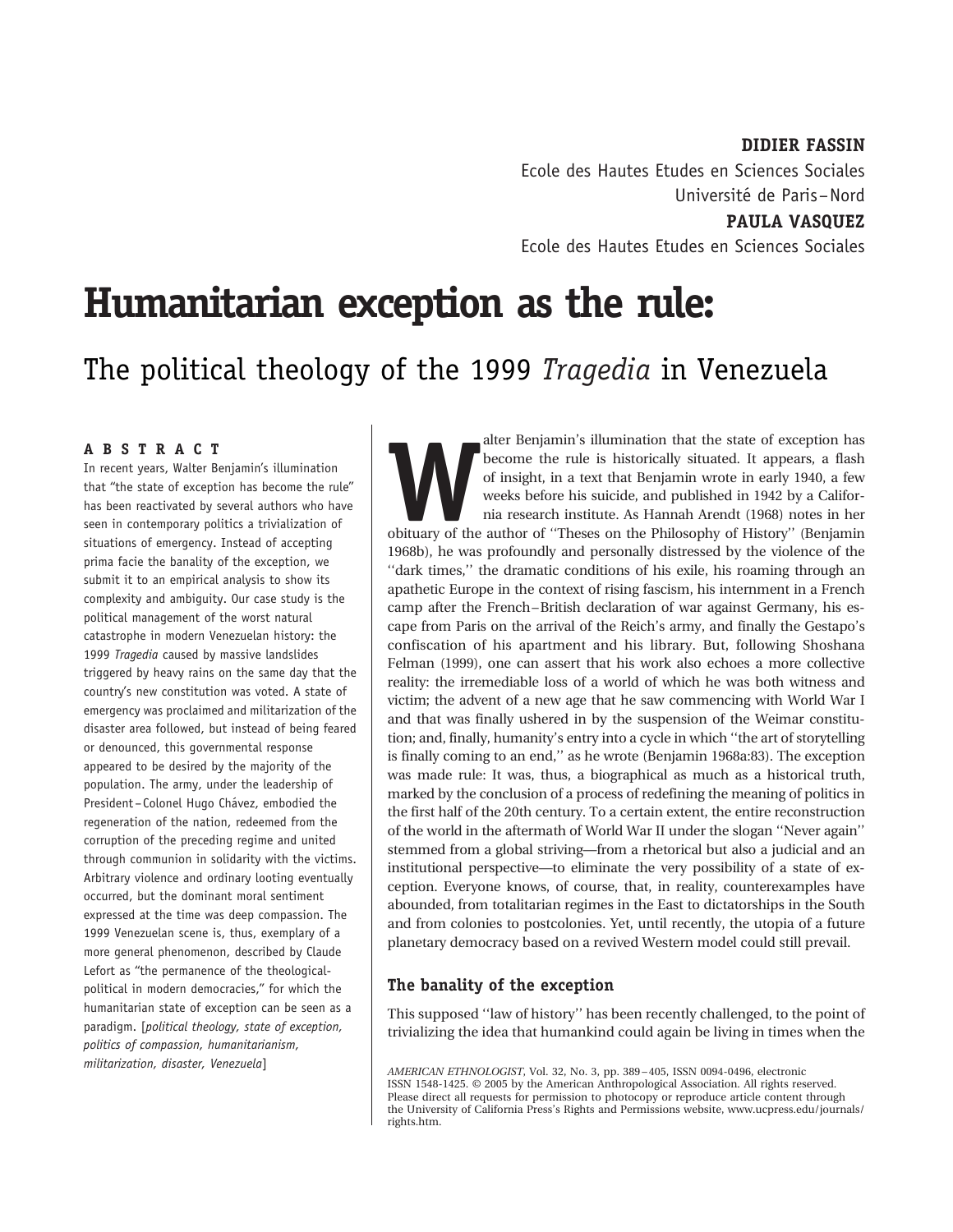exception becomes the rule. With this new awareness, many observers see the aftermath of September 11, 2001, and the extralegal conditions of the fight against terrorism, rapidly transformed into a U.S.-led war against the ''Axis of Evil,'' as a historical break. These circumstances paved the way for what John Armitage describes as ''foundations for the state and purposes of a state of emergency'' (2002:27) and enabled the United States to ''regain its global sovereignty, if only for the duration of the current emergency,'' as George Steinmetz (2003:323) puts it. In these conditions, the surprising return to grace of the work of Carl Schmitt, theoretician of the state of exception, who for a long time was disqualified for his philosophical justification of the Nazi regime and his personal compromises with its representatives, seems particularly significant. As Bryan Turner notes, "While Jürgen Habermas expressed the hope that the Anglo-Saxon world would escape contagion from the Schmittian revival, his optimism was probably premature'' (2002:103). In its most radical form, the thesis of the exception as the rule, nevertheless, transcends the circumstances of the fall of the New York towers and U.S. imperial policy. For Giorgio Agamben, whose work is the new reference on the matter, ''the deliberate creation of a permanent state of emergency (even if it is not declared in the technical sense) has become one of the essential practices of contemporary states, including those called democratic'' (2003:11–12). In his perspective, this evolution is not recent; it has unfolded, uninterrupted, throughout the past century: ''Faced with the irresistible advance of what has been defined as a 'world-wide civil war', the state of exception tends increasingly to be presented as the dominant paradigm of government in contemporary policies'' (Agamben 2003:11–12). Therefore, from Adolf Hitler to George W. Bush a continuity exists—if not historical, then, at least, genealogical.

The social sciences, however, cannot take the terms of the discussion posed in this way at face value. They have to ''problematize'' it, in the sense given to this word by Michel Foucault (1994:670) in one of his last interviews. For Foucault, ''problematizing does not mean representing a pre-existing object nor creating in the discourse an object that does not exist; it is the set of all discursive and non-discursive practices that include something in the game of true and false and constitute it as an object for thought'' (1994:670). To problematize the exception in contemporary societies is, thus, to wonder about both the supposed normalization of the state of exception and the generalization of discourse on exception. The two go together: Facts cannot be dissociated from discourse. In this respect, one can talk of the banality of the exception: not to assert that exception has become the rule but to question its presentation as such.

To transcend what could rapidly become a play of mirrors between reality and its construction, scholars need

to put the theoretical work to a sort of empirical test. Beyond the assertion of a trivialization of the situation of exception, they need to ask how and when does a state of emergency come into being in contemporary societies? To which observable realities does the decisionist conception of law correspond? How can the full complexity of the significations and consequences of the issue of sovereignty be grasped? These are the questions underlying our study of the political management of a natural disaster in Venezuela. Our aim is twofold: First, to apply the tools of political philosophy to report on a particular time in history the neo-Bolivarian ''moment,'' to paraphrase John Pocock (1975)—generally conceived of in the language of pure emotion, whether compassionate or political; and, second, and in a sense symmetrically—from the singular to the general and perhaps from the ''ethnographic'' to the ''anthropological," in the sense of Claude Lévi-Strauss (1958)to dissolve the homogeneity of the category of ''exception.'' A political anthropology of exception is, thus, based on the dual requirement of making both historical and ethnographic sense of singular situations and, what is more, of doing so through what Walter Mignolo (2000) calls ''local histories" grasped in—but also beyond—"global designs": a ''border thinking'' that departs from the traditional periphery theory. Understanding the Venezuela of Hugo Chávez, in particular, often treated with irony in the international press as an exotic and anachronistic oddity, calls for this shift of perspective to avoid both culturalistic prejudices and abstract reasoning.

For Schmitt, ''sovereign is he who decides on the exception'' (1988:5). The exception is, hence, what defines sovereignty and stems from the decision: The three terms are linked. More than simply a legal notion, the exception is a theoretical concept on which Schmitt, the author of Political Theology (1988), hesitates lexically, using almost interchangeably the terms Ausnahmezustand, Ausnahmefall, Notstand, and Notfall, which can be translated as ''situation of exception,'' ''case of exception,'' ''situation of emergency,'' and ''case of emergency,'' respectively. This indeterminacy underscores the delimitation of the issue not by law, of which it constitutes a negation, but, more pragmatically, by the ''situation that makes the question of the subject of sovereignty topical,'' that is, that ''decides as much on the existence of the case of extreme necessity as on the measures to take to put an end to it'' (Schmitt 1988:16–17). In its most obvious form, the state of exception is characterized, in the presence of a threat to national public order, especially war, by a suspension of constitutional guarantees and the granting of full powers to the sovereign, often a military authority. Compared with this traditional schema, the contemporary state of emergency has two variants: First, it does not necessarily imply a full-blown war but simply the presence of what Ulrich Beck (2002) qualifies as a ''threat'' or ''risk,'' of which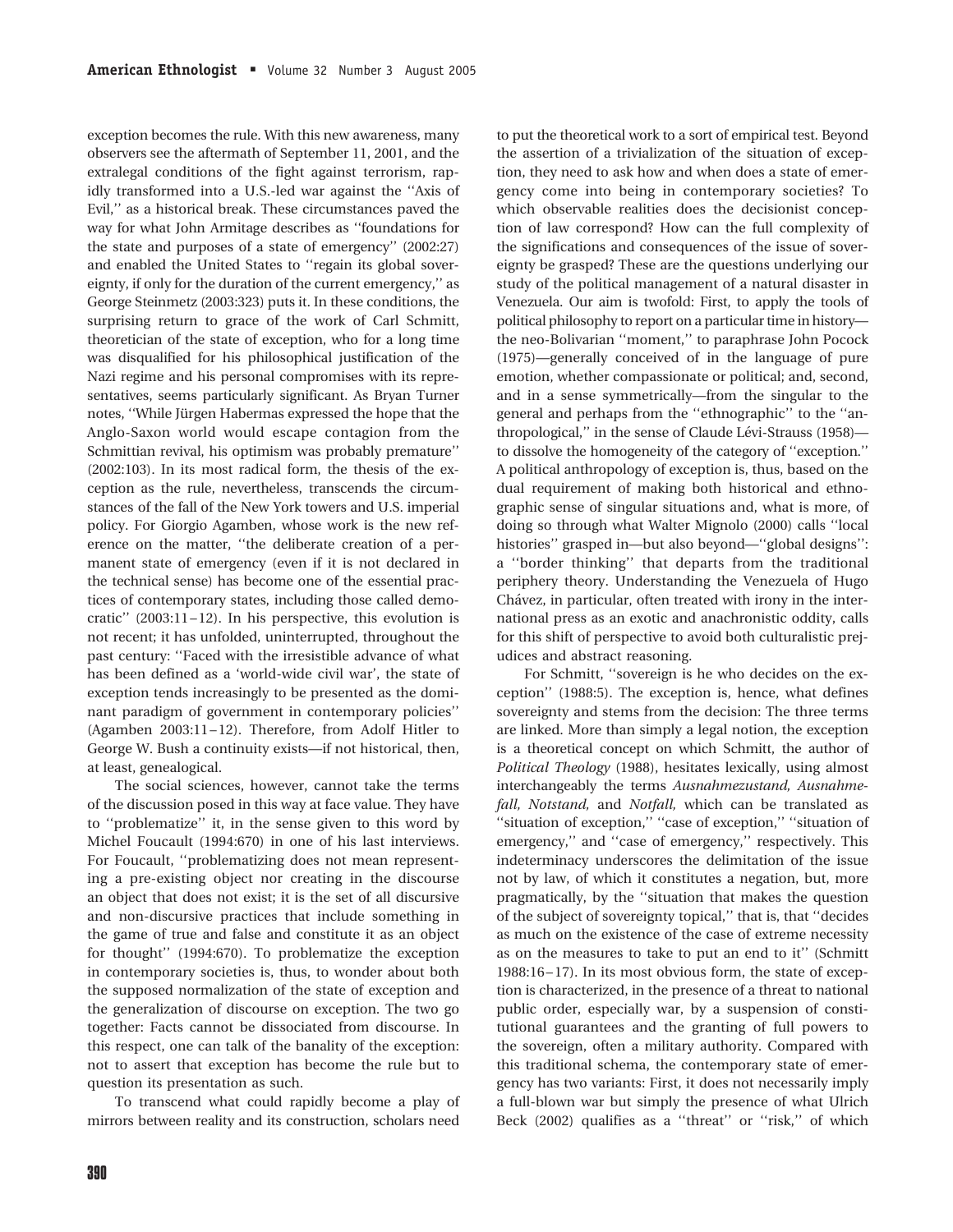September 11, 2001, could be seen as the paradigmatic fact; and, second, it implies not the abolition of the law but, rather, an undermining of certain rights, as Judith Butler (2002) notes with respect to ''indefinite detention'' of socalled terrorist suspects in the Guantanamo U.S. prison camp. In other words, the state of exception has to be conceived henceforth as a condition that has been modulated and, therefore, euphemized in both its causes and its effects.

In this context of a transformation of the practical terms of the traditional state of siege, President Chávez's response to the December 1999 floods in Vargas, near the Venezuelan capital, is fully meaningful. This natural disaster, in which thousands of people died and tens of thousands were displaced, is generally considered the most dramatic event in Venezuela's recent history (Casas 1999). Significantly, ''la Tragedia'' is the allusive yet explicit expression commonly used to refer to it. Faced with this exceptionally serious trial, the sovereign, a colonel, had to introduce exceptional measures. Yet he was supposed to do so in a proportional way, so to speak. A state of emergency was proclaimed, but basic rights were maintained. Militarization of the disaster area was total, but the army remained in its barracks where it even took care of the victims. In fact, it was the tension between compassion and order, rather than that between the dialectic of the law and of anomie, that characterized this historical moment.

What made la Tragedia a singular—in both senses of the word—event was that it produced what we suggest calling a ''humanitarian state of exception.'' It was not in the name of a threat to public security (as, in a classical sense, a declaration of war or, from a more contemporary perspective, a risk of terrorist attack would pose) but in the name of the emotion generated by the cataclysm and its human repercussions that a state of emergency was imposed throughout the country to make rescue operations more efficient. It was not the fear of danger that authorized exceptional measures but sympathy for the disaster victims that called for and supported them. That is the profound originality of the situation: Far from being the decision of a single sovereign, the state of exception was desired by large segments of society, transported by a wave of generosity toward the victims, the damnificados, and, paradoxically, by a feeling of trust in the president himself. Normally dreaded and denounced, the state of exception was wanted. Our task is, thus, to account for this unusual combination of generosity and trust in emergency, this desire for exception, so to speak, in light of the country's recent history. To understand this exceptional moment, we inscribe it in its historical context and relate it to the prevailing mystique of power. Coming after a long period of progressive deterioration in the credibility of the state, the Chávez regime was legitimized by an ideology espousing regeneration of the nation and redemption of

the people. Coincidentally—and symbolically—the natural disaster in Vargas occurred on the same day as the vote on the new constitution.

We conducted empirical work from January 2000 to September 2003. It included in-depth interviews with voluntary as well as professional rescuers from three different institutions, numerous rescued persons from middle-class and working-class families affected by the disaster, private medical doctors and state social workers involved in the emergency phase, and, finally, military officers, civil servants, and government representatives and ministers. We carried out participant-observation in two military forts used as refuges for the victims. We also collected articles, reports, films, and photos from the newspapers and websites cited throughout this article. These data circumscribe what appears to have been a humanitarian exception. A literally extraordinary situation, one may be tempted to think, considering both the circumstances of the proclamation of the state of emergency and the feelings legitimizing it. The situation in Venezuela seems unique, with characteristics that cannot be extrapolated beyond that country's borders—and this is precisely how the national image was constructed in the Venezuelan public sphere: on the basis of a model of exception. Yet, if one analyzes the place occupied today by humanitarianism in the governance of the world, especially in war zones (Macfarlane 1999), and the way in which military interventions are justified by moral humanitarian arguments (Woodward 2001)—as in Somalia or Kosovo—and in which humanitarian organizations accompany the deployment of military operations (Pugh 1998)—as in Afghanistan or Iraq—the Venezuelan case warrants particular attention more for its exemplarity than for its exceptionality. That a state of emergency can be pronounced in the name of humanitarian considerations is perhaps essentially the manifestation of a profound truth of the contemporary world (Fassin 2004): As a last resort, when ''the simple fact of living,'' as Benjamin put it, is under threat in human communities, whether confined to refugee camps or subjected to the whims of nature, humanitarianism always justifies a form of exception.

#### The natural disaster as a political event

For a long time, ''the event'' has remained outside anthropological inquiry. To be sure, this lack of concern is not unique in the social sciences. One could easily demonstrate that, for sociological method, the social fact often transcends the contingency of the event, just as, for scientific historiography, statistical series, the diachronic perspective, and the study of mentalities tend to dissolve the temporality of the event (Bensa and Fassin 2002). As far as anthropological work is concerned, whether in the light of big theories such as Marxism and structuralism or from the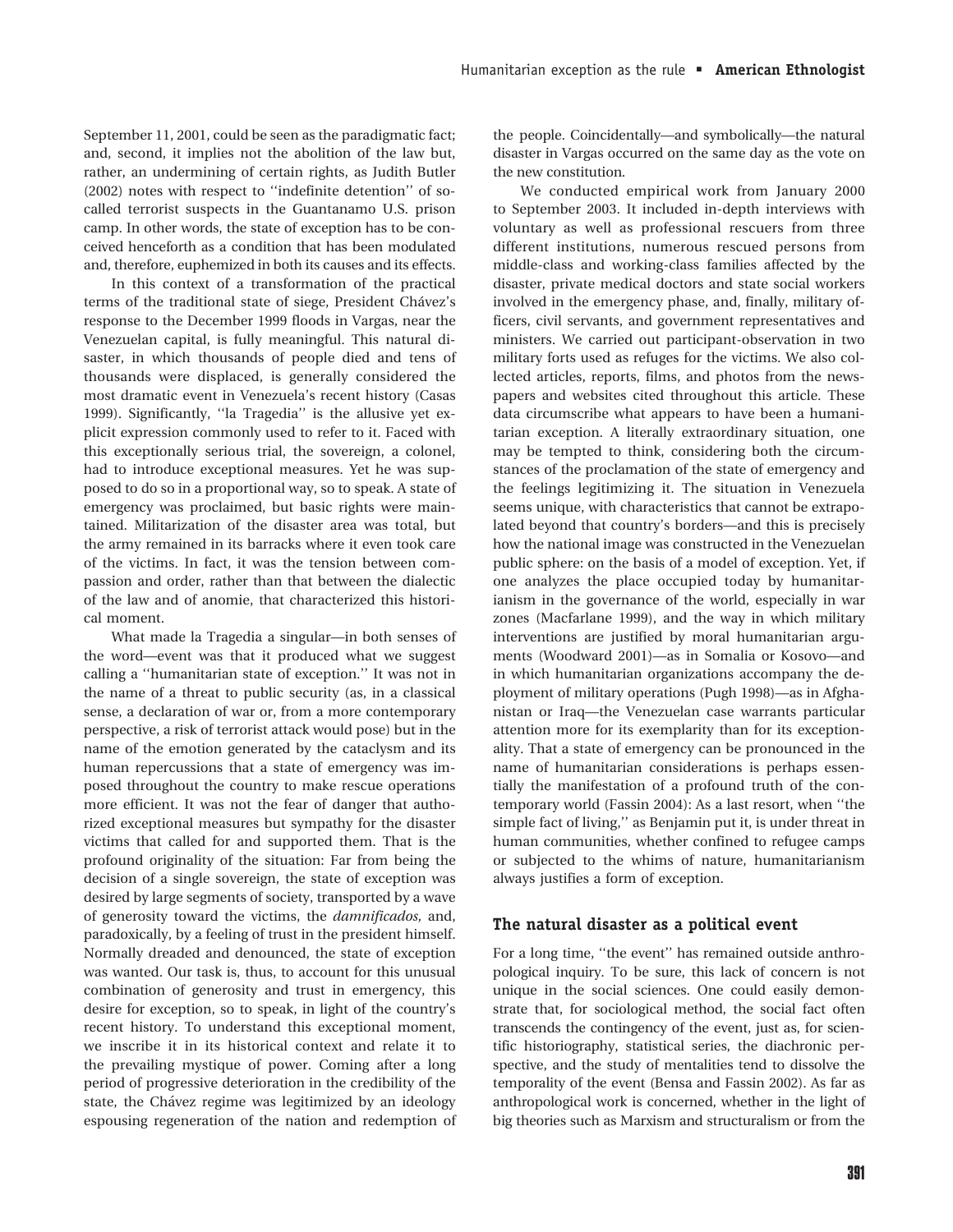approach of social change mainly focused on historical forces, the event has generally been absent. It has been invisible because it has not been interpretable. New perspectives, however, have been emerging in the past few decades and, especially, in the past few years. Even if its significance in the anthropological field should not be exaggerated, ''September 11''—if only by its designation was clearly a watershed in anthropologists' work, especially in the United States (Mascia-Lees and Lees 2002). But what is an event? To stick to a simple definition, we suggest characterizing it as a temporally circumscribed fact that delimits two states of the world (whether local or global): one before and the other after. In this respect, December 15, 1999, in Venezuela clearly had a before and an after.

"Y el Ávila bajó al mar" [and Avila Mountain— 2,000 meters (about 6,500 feet) in elevation—plunged into the sea]. This was how the daily El Nacional described the exceptional violence of the landslides and rivers of mud caused by torrential rains in the coastal area of Venezuela. In ten days, 1,200 centimeters (about 472 inches) of water, four times the potentially dangerous threshold, fell on the cordillera bordering the coastline and, especially, on the slopes of el Ávila, which overlooks the city of Caracas on one side and descends toward the state of Vargas on the other. Two phenomena combined to produce the disaster. First, the swelling of the soil from so much moisture caused instability and landslides (derrumbes) that carried away entire neighborhoods. The poorest quarters, often composed of illegal housing (ranchos) and built on slopes known to be unfit for construction, were the areas most exposed to this type of risk. Second, with the buildup of water, swollen rivers carrying rocks and mud (deslaves) flooded their banks, gushing through streets and between houses. Even established residential areas (urbanizaciones) and luxury hotels in coastal resorts at the foot of the mountain were flooded, although, once again, the illegal houses on the fringes of the city were by far the most fragile structures (see Figure 1). As Anthony Oliver-Smith and Susanna Hoffman write, ''The conjunction of a human population and a potentially destructive agent does not inevitably produce a disaster: a disaster becomes unavoidable in the context of a historically produced pattern of 'vulnerability' evidenced in the location, infrastructure, socio-political organization, production and distribution systems, and ideology of a society'' (2002:3). In this case, as in many Latin American cities, land development and environmental policies produced the objective conditions for disaster, which may be a matter of hazard but are nonetheless highly predictable from a risk-exposure point of view, especially in areas of unregulated construction on the outskirts of large cities (Bolivar 1995). Every year in the rainy season, minor catastrophes occur, the victims of which are too few in number and too illegitimate to be noticed. The people whose houses are carried away by a landslide or a

river of mud normally receive very little support or compassion from the nation.

In December 1999, two differences—one essentially quantitative, the other primarily qualitative—turned a natural catastrophe into a national tragedy: its spectacular violence with its high number of casualties, injured, and homeless and its apparently indiscriminate character, as it affected not only the poor but also the rich. The intensity of the experience was described by a nun working as a nurse in a Roman Catholic hospital in the state of Vargas:

Within the community we experienced fear and even a sort of terror, to the extent that some sisters said we shouldn't go to sleep. At 10 p.m. we went out onto the terrace of the hospital and at around 11.30 we started to hear a rumbling with a terrible echo that was difficult to locate. We knew that something terrible was happening. There was a huge crash and at that moment the lights went out. From then on we heard the cries of people running in the streets to escape the fury of the river and trying to save their loved ones engulfed by the water. It was a mix of water, soil, sand, stones, trees, houses, people, animals, vehicles, all sorts of rubble about fifteen meters high and moving along at about one hundred kilometres [about 62 miles] per hour. We felt destruction and death very close to us. We spoke to the mother superior who encouraged us to put ourselves in the hands of Fate, to pray with all our hearts and to follow the authorities' recommendations. [Sanchez 2000]

The idea prevailed that everyone was affected, as attested by the same nun's description of the victims taken into her hospital after the disaster: ''Among them were all sorts of people, rich and poor, educated and illiterate, good and bad, black and white, priests and brigands'' (Sanchez 2000). The intensity of the disaster and the sharing of the misfortune combined in a feeling of national communion that fueled solidarity and compassion, at least in the first few days. ''Everyone is a victim of Vargas'' is how Venezuelan society's feelings could be summed up regarding what the newspaper El Universal described a month later as the ''gran tragedia.''

December 15 was chosen in the records of the disaster as the date of the fateful moment. Despite some precursory signs in the days leading up to the event, such as localized cases of houses collapsing and a few accidental deaths, it was unquestionably the increasingly heavy rains on December 14 and the floods on the evening of December 15 that caused the latter day to be seen as the real turning point in the drama. But what made the date itself a particularly potent political symbol was its coincidence with another key event, this time perfectly predictable: the national elections that were to enable the people to voice their opinions on the constitution designed to lay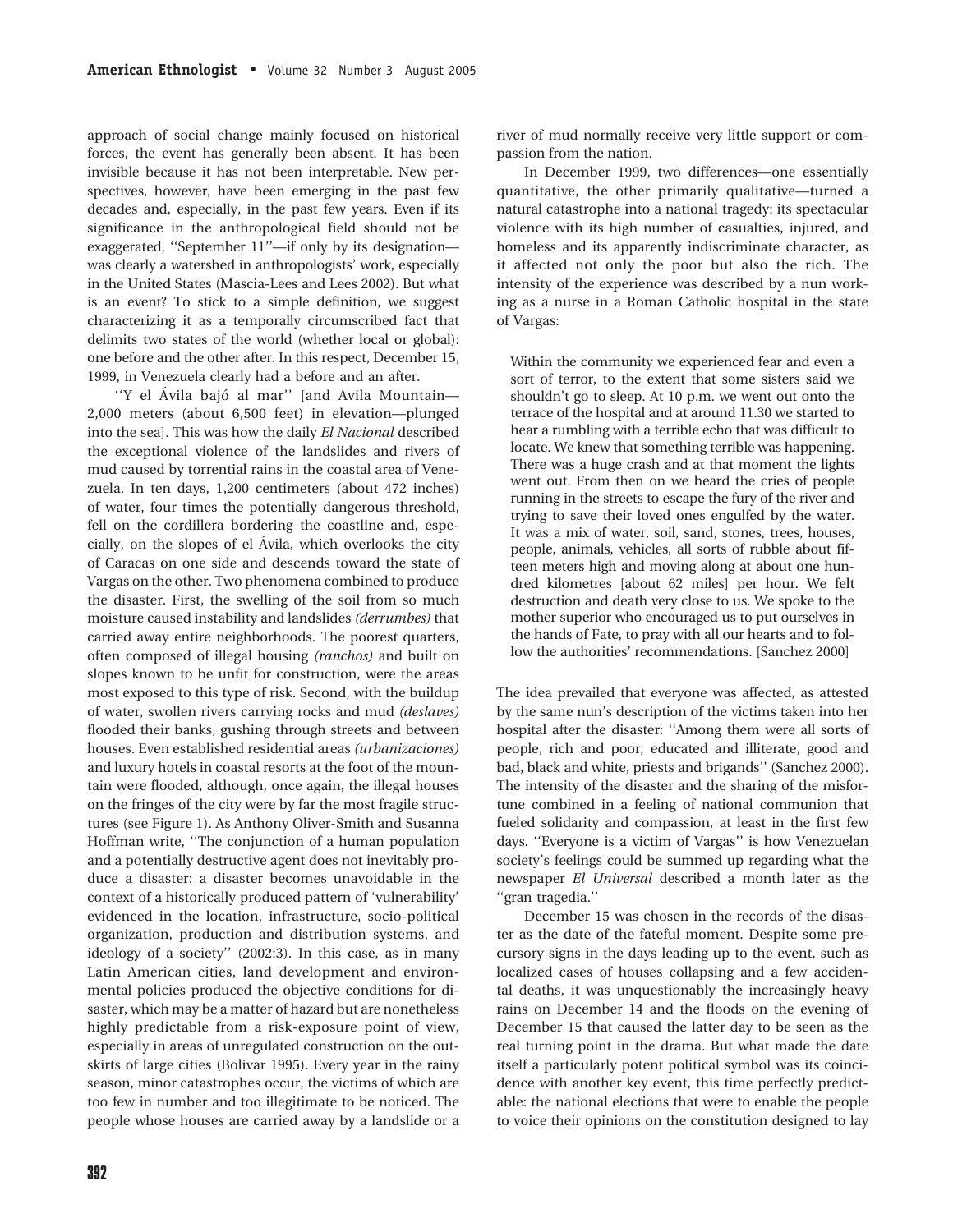

Figure 1. Urban and periurban areas underwater. Mud reached ten meters in depth in some places. Photo by José Manuel Da Silva.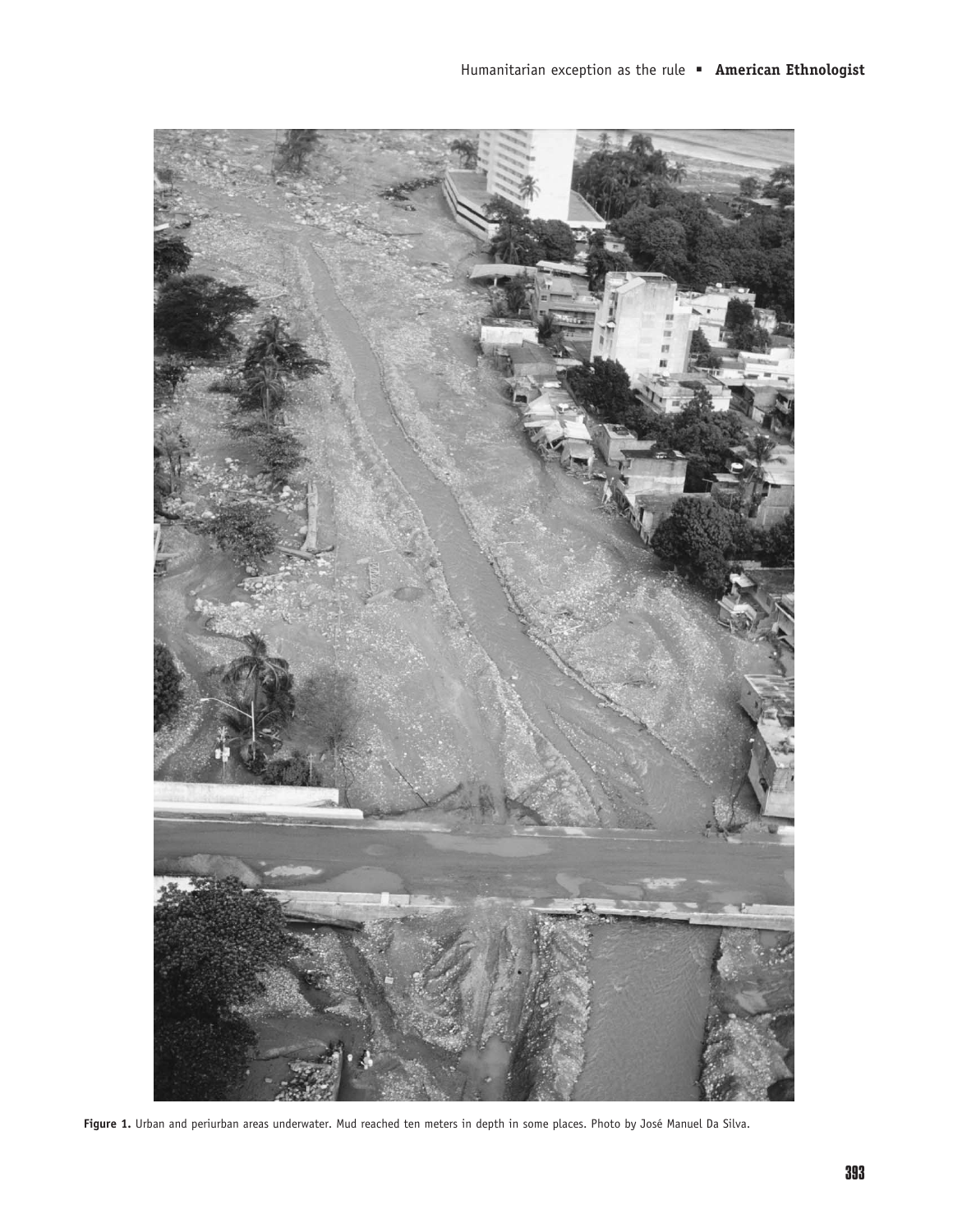the foundations of the new ''Bolivarian republic'' dreamed of by President Chávez. The head of state, leader of the abortive but popular February 4, 1992, coup d'état, had been democratically elected on December 6, 1998, after a campaign in which he advocated founding the nation anew (this foundation could, however, be historically relativized, considering that Chávez's was the 26th constitution of the postcolonial era). The president's plans were inspired by the epic figure of Simon Bolivar, known as the ''Libertador,'' who had died in 1830 in Colombia but whose ashes had been repatriated to Venezuela in 1842. Bolivar, the ''father of the nation,'' served as a guide for the definition of a new social order that was to eject the ''corrupt oligarchy'' in power for decades and instate the authority of the ''sovereign people'' robbed of their prerogatives by the previous regime.

Chávez, thus, became the depository of a "moral power," along with the executive, legislative, and judicial powers in the representation of political life (Porras Poncelón 2000). The Constituent National Assembly that Chávez had convoked a few months after taking power had implemented this program in a document consisting of 350 articles, which was submitted to the electorate for approval. The 88 percent of votes in favor of the new constitution were a clear indication of the broad consensus that Chávez enjoyed (despite the 63 percent abstention rate). He literally embodied the regeneration of a Venezuela that observers, politicians, and ordinary citizens saw as derelict. Oil money flowed freely, and, as the majority of the population sank into poverty, a corrupt elite reaped all of the benefits. Borrowing a term coined by political analyst Juan Pablo Pérez Alfonso (1976), who in the seventies described oil as a source of both natural wealth and corruption, Fernando Coronil (1997) talks of ''Devil's excrement,'' thus, qualifying the moral decay experienced by the majority of Venezuelans at the end of that political period. In this context, Chávez, "enchanter of the masses," according to Eleonora Bruzual, and ''magician of emotions," in Luis José Uzcátegui's words (Langue 2002), was the one who claimed both to revive a glorious past and to establish a new ethic. In mystical terms and Christlike symbols, with endless speeches full of religious references, he offered the wounded and divided nation a prospect of atonement. The state of emergency was the price to pay for it.

Thus, in the same event and on the same day, la Tragedia combined two phenomena: communion in misfortune, which united the entire country because it struck all categories of society indiscriminately, and redemption through the ballot box, which, by the grace of constitutional amendments, signified a promise of national regeneration. To cope with affliction, it was, thus, the ''sacred union'' of the populace that was invoked. The rhetoric clearly related to a political theology in the Schmittian sense. The figure of the head who decides to assume full powers in a time of danger to save the threatened fatherland is fully legitimate in this context. It is a kind of reminiscence of a time when the ''king's two bodies,'' in Ernst Kantorowicz's (1957) words, manifested both the immanence and the transcendence of power. But on this fateful day, the sovereign also had to show the victims his full sympathy. Considering the circumstances, he had to be seen as both dramatically authoritarian and profoundly compassionate.

## The strength of humanitarianism

Over the past two decades humanitarian intervention has played an increasingly large part in the management of world affairs (Duffield et al. 2001). Compared with the traditional model of the Red Cross, intimately linked to the military scene and supposedly neutral with respect to the antagonists, the diverse contemporary forms of humanitarian action have some difficulty situating themselves in relation to military actors (Nederveen Pieterse 1997). From Bosnia to Afghanistan, Rwanda, or Iraq the very notion of ''military –humanitarian'' intervention has become commonplace in the political rhetoric of justification of what are called—a bit less often than in the past— ''just wars'' (Walzer 1992). Two types of institution stand out in the global development of the ''new humanitarian order'' (Minear and Wiess 1992): nongovernmental organizations, for instance, Médecins sans Frontières and Médecins du Monde, and UN agencies, primarily the High Commission for Refugees (Natsios 1995). Although scholars have shown an interest in these obviously legitimate actors, they have not paid much attention to governmental humanitarian policy—which often proves, moreover, to be closely linked to military practices. Venezuela's history provides an illustration of this point.

What exactly is it that we here call ''humanitarianism''? Empirically, it is a flexible concept, a sort of ethical object with a high value added that many agents use to justify their actions. As a convention—albeit an empirically constructed one—we can suggest three main criteria. The first criterion concerns timing, for humanitarianism is always a matter of emergency. The suddenness of an event requires immediate action, unlike conditions addressed by other, more longterm approaches, such as those relating to what is commonly known as ''development'' (Ferguson 1994). The second criterion concerns the object of humanitarian mobilization, which consists, above all, in saving lives. That humanitarian efforts are invested with such a high level of legitimacy stems precisely from the claim that they save people from deaths caused by starvation, disease, or injury (Agamben 1997). The third criterion relates to the action of humanitarianism, grounded in a moral sentiment, in the classical English philosophers' sense. It acts in the registers of emotions and values, of what people feel and believe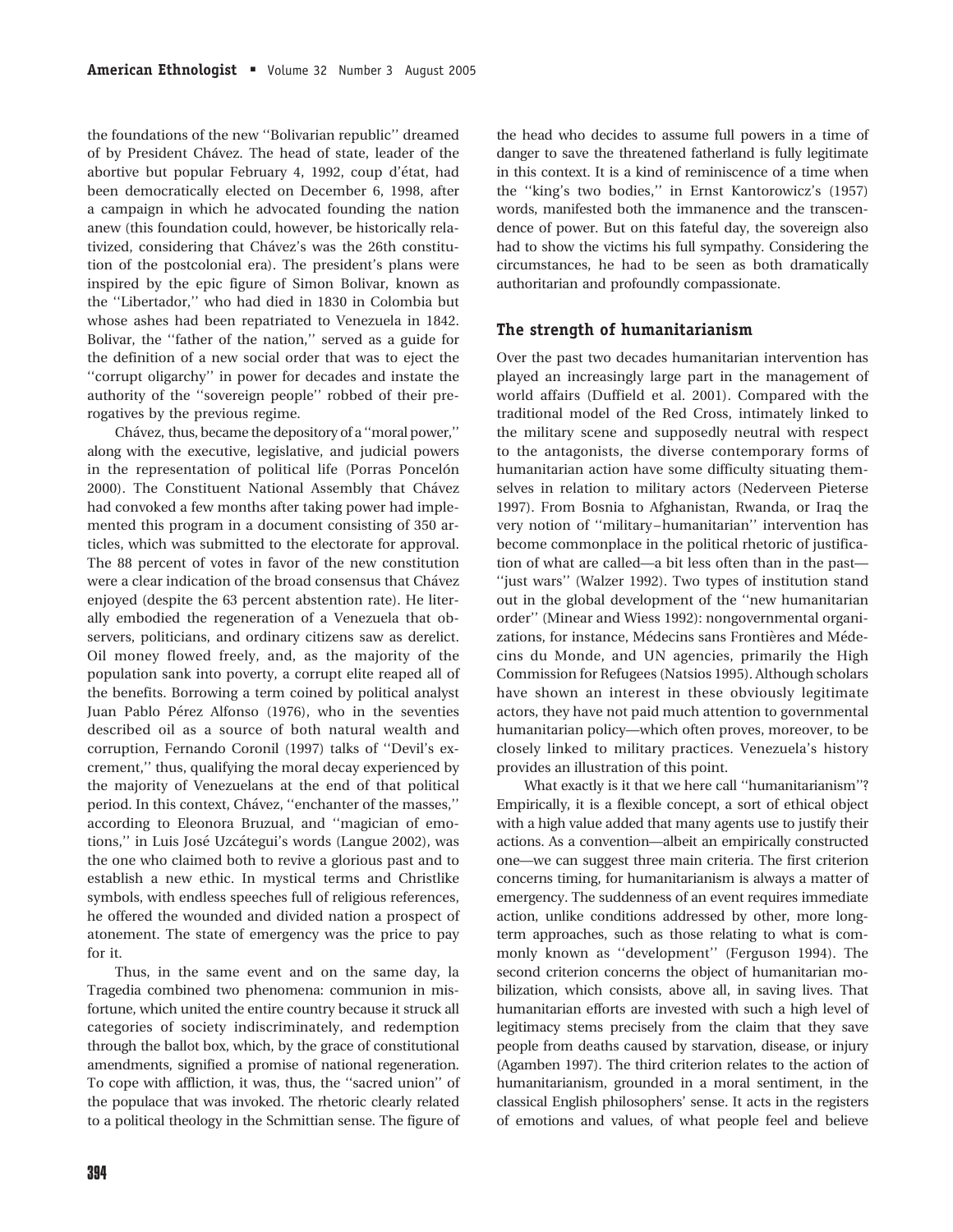(Boltanski 1993). It is these three criteria that are found in the ''management of the crisis,'' as the Venezuelan defense minister put it on December 24. Let us take a closer look at these components and see them at work.

During the days following the floods, most Venezuelan newspapers ran the headline ''Emergencia nacional.'' In this type of disaster, emergency is, indeed, an obvious fact that imposes itself on all. But emergency is also a political act decided by public authorities. Remarkably, a state of emergency had already been decreed in the limited territory of Vargas on December 6 to deal with the impending disaster, and the first army battalion had been sent out on December 11 to rescue 500 affected people (Rodriguez 1999). Yet just after December 15, the talk was of tens of thousands of victims and of the inability of obtaining more precise estimates of the human cost of the floods because of the virtual inexistence of communications (see Figure 2). On December 16, as the president called for national unity and the Council of Ministers declared a state of emergency in five states, the first rescue operations were chaotic. In an interview he gave us, a firstaid worker testified,

During the massive evacuation of the population there was total disorganization and the victims' families were lost. The airport was chaotic since, instead of closing its doors as protocol stipulates in times of emergency, the victims from nearby neighborhoods were allowed in. It should have remained functional and thus become the command center. Instead, the barrio went into the airport.

The minister of the interior's emergency committee, consisting of civilians, is supposed to intervene in this type of case and to coordinate operations within the airport, ensuring that helicopters and airplanes constantly rotate in and out to evacuate victims. The lack of means and the absence of organization, however, made rescue operations difficult. As the head of this committee told us, ''The management of this disaster was a disaster.'' On December 17, noting the Civil Defense Force's inability to deal with the situation, the Constituent National Assembly met and, ''exercising its original constituent powers, decreed a state of emergency throughout the Republic for the duration of the disaster'' (Delgado 1999). Without undermining the



Figure 2. Military personnel and civilians finding their way along roads changed into mud rivers, December 16, 1999. From Y el Avila bajó al mar, p. 30. Courtesy of Los Libros de El Nacional, Carcacas.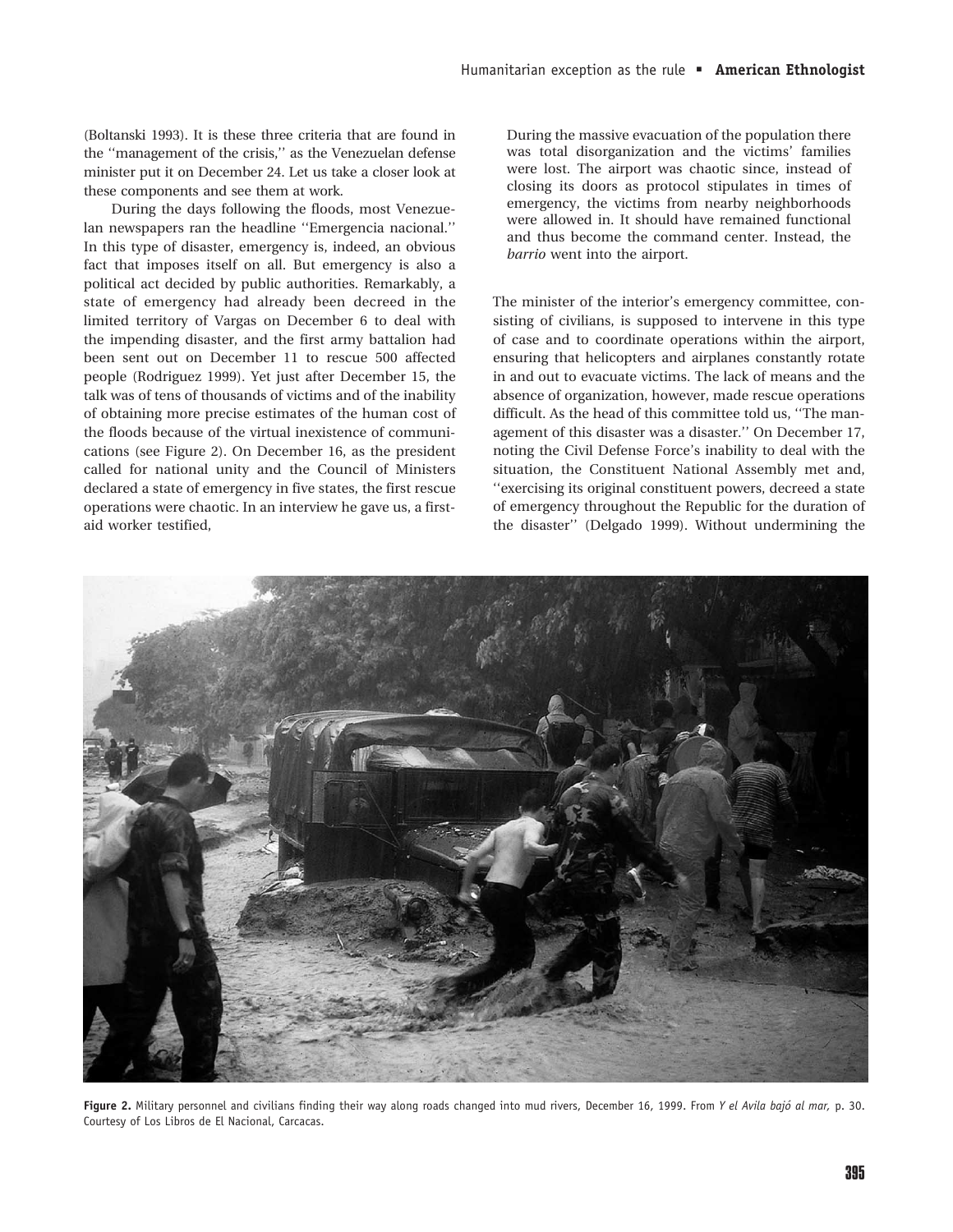guarantees provided for in the old constitution, given that the new one had not yet come into force, the assembly ''authorized the President to adopt the measures that would prove necessary to avoid extensive damage'' (Delgado 1999). At night the disaster area was totally militarized. The first phase in the aftermath of the floods was known as the ''emergency'' and lasted until December 27. During this phase, 13,200 members of the three military forces and the gendarmerie were mobilized as well as airplanes, helicopters, and boats (see Figure 3). Their mission was to transfer victims to safety, to meet victims' basic needs, to collect and distribute humanitarian aid, to administer medical care and remove corpses, and to clear the drainage systems and the streets (Corpovargas 2000:30). Emergency as both a temporal condition and a legal procedure became a justification in itself for all rescue-related actions: ''We are in a state of emergency and we can do anything we want,'' commented a security officer during one of our interviews. We discuss the sometimes disastrous consequences of this self-proclaimed arbitrary authority below. But first let us consider the convergence of the sentiment of emergency and the state of emergency, of the humanitarian gesture and the legal act, all in the name of the overriding need to rescue the victims.

''The desperate wish to save lives was immense,'' relates "disaster expert" Enrique Martín Cuervo (2000) in a report for the rescue organization Humboldt. In the first days, the objective was to evacuate those people who had managed to climb onto roofs, terraces, or balconies and were picked up by airplanes and helicopters and those who had been able to reach beaches covered in alluvial deposits and were picked up by lifeboats. A young woman told us how she thought she was going to die: ''I had water up to the waist. It was flowing very fast. My skin was almost rotten.'' Testimonies describing the conditions of survival in the catastrophically flooded area proliferated. A 12-yearold boy, discovered by chance in a poor neighborhood, was saved by firemen: ''He was walled in by the remains of the former Caracas-La Guaira road,'' explained a nurse (Davies et al. 1999). This account, like many others reported by journalists, shows just how close to death the survivors had been. The precariousness of their existence and their



Figure 3. Air force helicopter helping to evacuate victims. From Y el Avila bajó al mar, p. 77. Courtesy of Los Libros de El Nacional, Caracas.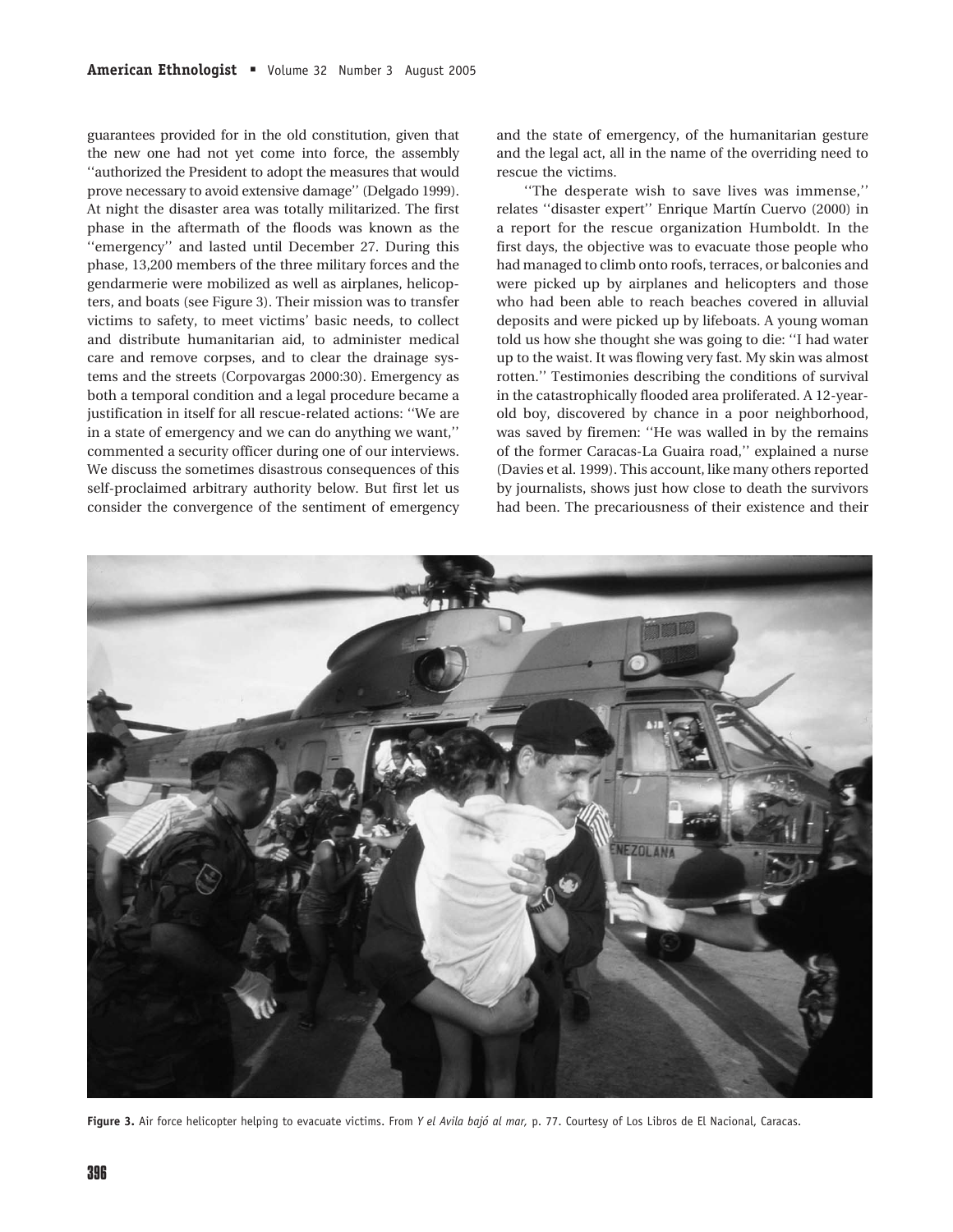stripped lives were the very substance of humanitarian intervention, especially given subsequent counts of the number of survivors. The victims were, above all, physical bodies in a natural state of basic need and vulnerability. In this situation the illusion of equality of human beings in the face of misfortune but also of compassion was a powerful driver of collective action. A doctor explained the phenomenon to us as follows: ''All social levels were mixed, rich and poor and we treated everyone in the same way.'' Yet the reality was more complex.

Even if rescuers did not seem to distinguish between victims as they were rescuing them, and even if rich men readily used their personal helicopters to participate in the evacuation of victims without regard to class distinction, as soon as the first emergency phase was over, hierarchical values prevailed once more, almost naturally. Swamped by the number of victims accommodated in refuges in the capital, the military rapidly organized massive transfers to the interior, hundreds of kilometers from the disaster area. Two women evacuated by the army to Barquisimeto told us about their arrival at the airport of this town in the cordillera, east of Caracas. One woman, from a workingclass family in a poor area of Vargas, was taken in at the military garrison, where she was able to wash and warm herself. Having nowhere to go, she and her children were then housed and fed there for several months, in exchange for performing cleaning work. The second woman, a member of the middle class living in a residential coastal neighborhood, met an engineer at the military fort, who was participating in the rescue operations. Feeling a social proximity to the woman and her daughter, he suggested that they take a shower in his office. From there, the woman called friends, who lent her a house in Barquisimeto. Her other daughter, who lived in the United States, hurriedly flew to Venezuela and hired two cars that she and relatives used to take her mother and sister back to the capital. These examples show just how quickly the bare lives of victims are resocialized along the usual lines of inequality, once the rescue stage is over (see Figure 4).

''We suffered like the poor. We gave them everything we had, without expecting anything in return. ... We were with the poor people and, like them, we experienced pain and need'' (Sanchez 2000). This is how nuns belonging to a charitable order described their experience of the disaster. The most prevalent moral sentiment, in those times of misfortune, was clearly compassion, in the literal sense of communion in suffering, of sympathy in proximity. For rescue workers in the field, compassion was undoubtedly predominant: All with whom we spoke told of how they were personally affected by what was happening to their fellow citizens and of how they never stinted in their efforts to save anyone they could. But, for ''this nice lesson in solidarity that Venezuelans are busy teaching their leaders'' (El Nacional 1999) to have substance, the entire nation had to share in the empathy. Here the media played a key role by transforming the abstract reality of death tolls and victim statistics into dramatic individual testimonies. The most heartrending for Venezuelan society was certainly the story of little Maria Eugenia, whose minute-by-minute rescue, shown live on television, corresponded to a dramatic form of mediatization that, since the eruption of the Armero volcano in Colombia and the miraculous rescue in that case of a little girl in front the world media, had become the norm. On the morning of December 16, a cameraman filming a mudslide on the car park of a residential building noticed a child's arm waving from under a heap of rubble. He called for help, and the building's inhabitants extricated the child as fast as they could while the cameraman kept on filming. His footage, ending with the image of the little girl snuggled up in a rescuer's arms, was shown repeatedly on television during the next few days (Defensa Civil Tachira 1999–2000). Subsequent episodes of this drama were no less moving: Maria Eugenia's brother was discovered alive in a tree, whereas her mother was never seen again, and her little dog, shown to the public in a family photo, was brought to her a few weeks later by a man who had found him.

The question of the gaze, and of the mass media's, especially television's, ability to communicate events in a direct way, is essential to consider if one wishes to apprehend the emotional surge that united the country and transfigured the nation. It is the gaze that brings people together and through which one feels compassion. This is the movement that spawns humanitarian aid. Along with more than \$7 million in donations collected during the first five days of the disaster—which, according to the local press, bore witness to the Venezuelan people's generosity international contributions were seen as so many ''gestures of friendship'' (El Nacional 1999). The governments of the United States and France were the first to provide aid, followed by the UN Development Programme, the Inter-American Development Bank, and nongovernmental organizations, led by Caritas. This demonstration of international solidarity with the victims was hardly dented by Chávez's highly symbolic decision to deny U.S. ships berthing rights in Venezuelan waters, in the name of national sovereignty. The president, moreover, never missed an opportunity to appear physically in the field among the rescuers and in the company of the damnificados, comforting them with his charismatic presence and showing the chief's compassion for his people.

In cases of exception such as that described above, humanitarianism creates an unequal relationship between helper and helped. This has been evidenced in many places where the emergency of a disaster has reduced the victims' condition to the simple fact of living and generated ambiguous currents of pity and solidarity. Alice Fothergill (2003), thus, reports how women affected by the 1997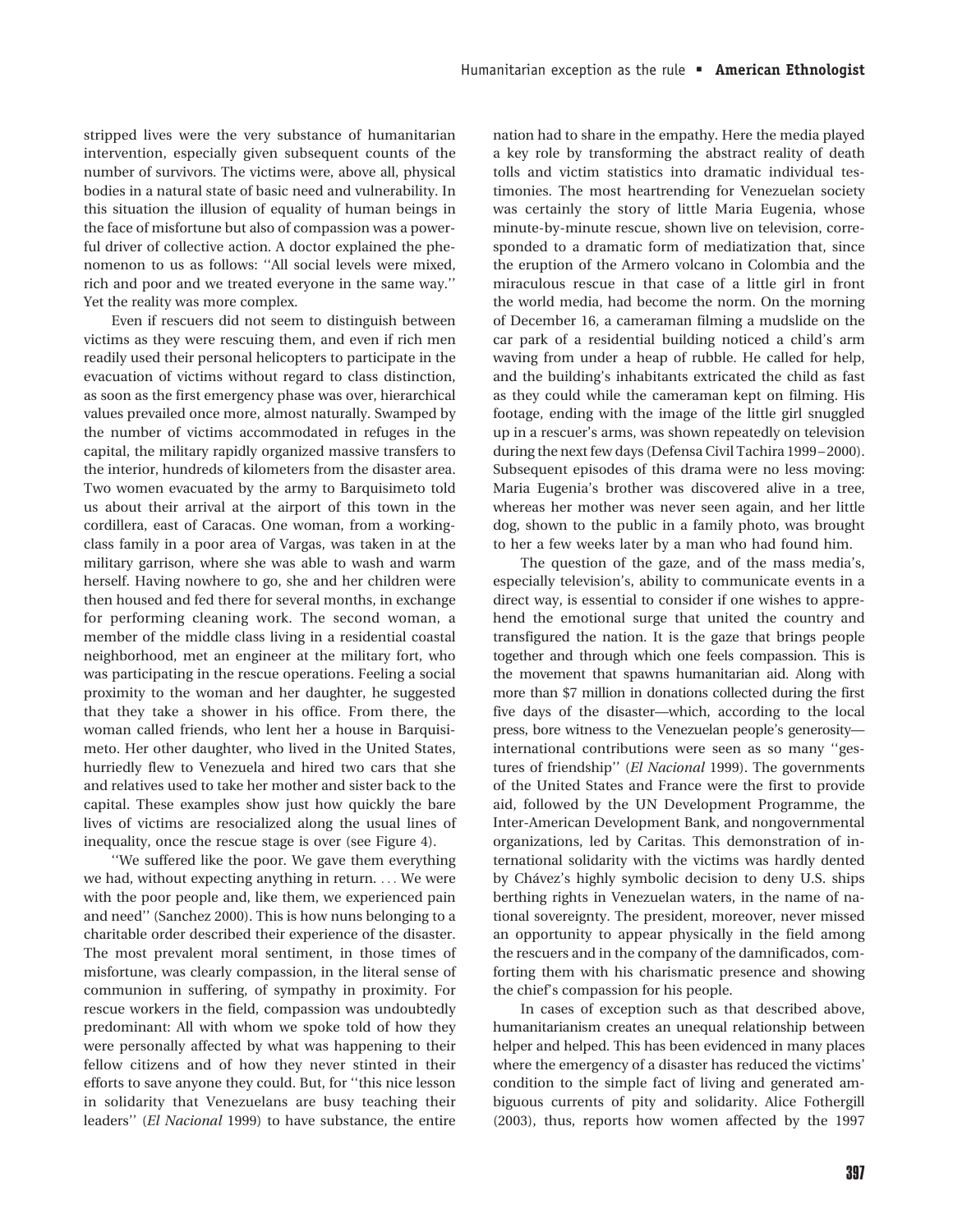

Figure 4. The most incisive of Vanezuelan cartoonists illustrates the risk of being poor: "One never knows if one will die of hunger, flood, or torture." Courtesy of Pedro Leon Zapata.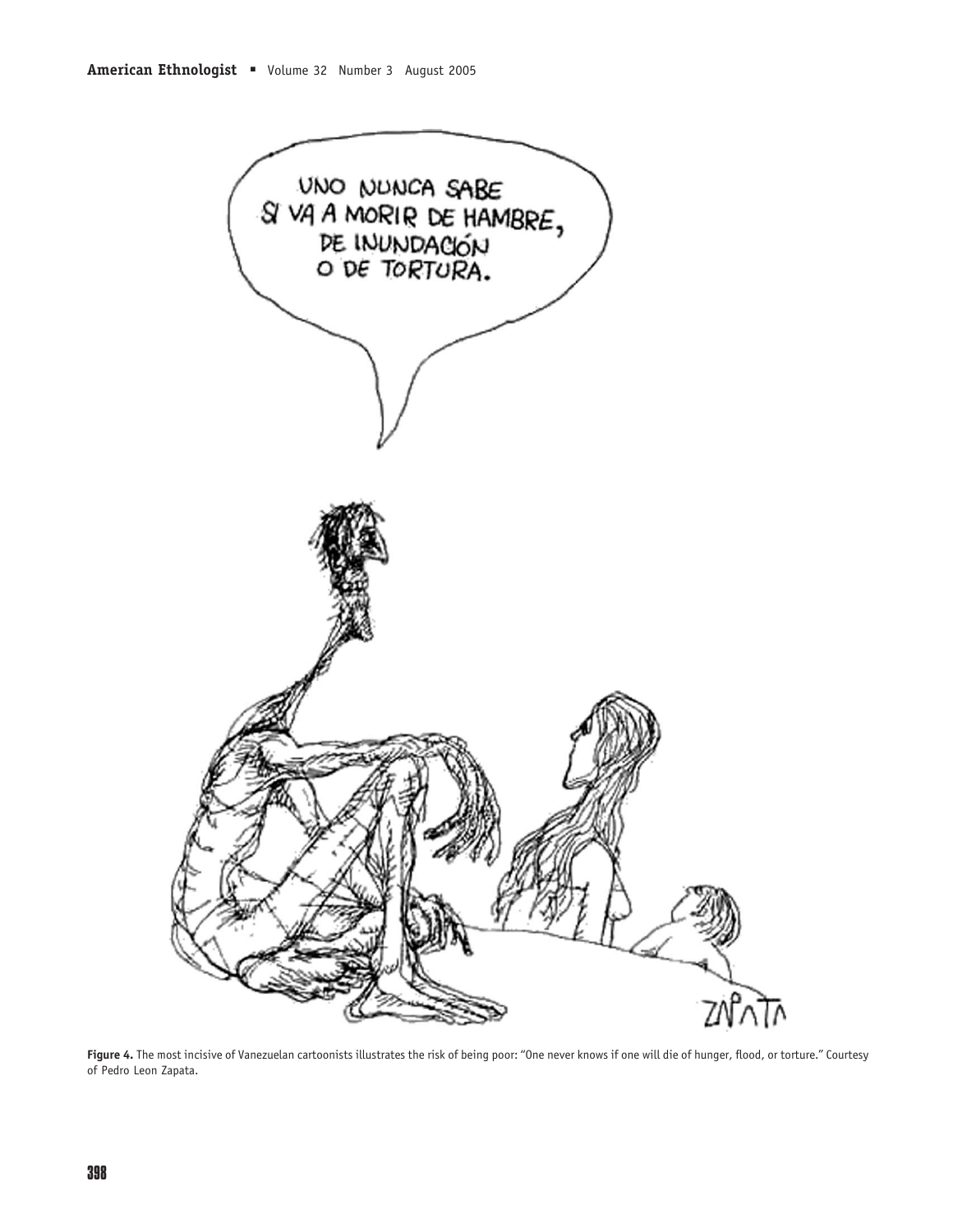Grand Forks, North Dakota, floods, mostly from the middle classes, suddenly felt doubly distressed by the ''stigma of charity'' when they became dependent on others' help. They even said that the experience had given them an idea of what life must be like for a poor family living on welfare. This stigma was, self-evidently, spread unequally in Venezuelan society, as seen in the case of the two women evacuated to Barquisimeto. To the Venezuelan president's probable credit, he weighed the social injustice of the humanitarian gesture that compounds the shared misfortune of a natural disaster and proposed to reverse the stigma by renaming the victims. In the Spanish language, they are called ''damnificados,'' a term that, despite its common use, nevertheless, has a religious root connoting damnation. To break away from this lexical ambiguity, Chávez suggested in his weekly radio program  $Al\acute{o}$ Presidente that this term be replaced by dignificados, "those whose dignity is recognized." In other words, misfortune does not debase, it elevates. In Venezuela, the damned of the earth, the survivors, became the redeemed. To be sure, the requalification of victims through this religious terminology had little effect on the concrete conditions of their confinement in military camps. More than a name change is required to transform the reflexes of a society regarding its poor or those of the army in a state of emergency. The change of terminology, nonetheless, revealed the force of Christian symbolism in the political management of the crisis. Associating the grace accompanying misfortune with the justification of exception, it linked power and redemption.

# The price of exception

As Candace Vogler and Patchen Markell (2003:2) assert, violence has been at the heart of the modern social contract from Thomas Hobbes to John Rawls. This contract links a society that agrees to delegate its power and the state that receives it in exchange for a guarantee of greater welfare for its citizens. For Vogler and Markell,

This is an image of redemption from violence. Casting the state as the bringer of peace and prosperity into a disorderly world, this picture replays, in secular terms, the Christian theme of an epochal transformation in the human condition that the Oxford English Dictionary unsurprisingly lists as the first definition of redemption: ''deliverance from sin and its consequences by the atonement of Jesus Christ''. At the same time, however, this is also an image in which violence persists, though often reorganized, renamed or repressed. [2003:2]

This is clearly the significance of the implicit contract in the state of exception, in general, and in the one we here qualify as humanitarian, in particular. By decreeing a state of emergency in 1999, the Constituent National Assembly, which at that tragic time embodied the people's sovereignty, gave the president of the republic not full powers which would have implied a suspension of constitutional guarantees—but absolute latitude to define what ought to be decided for the common good. The moral sentiment binding the nation together behind its leader and the higher demand represented by the duty to save lives justified the state of emergency. Yet experience has shown that, even in those situations that justify military intervention in the name of humanitarianism, violence lies at the heart of the exception, buried beneath ethical justifications and ready to reveal itself to suit the circumstances. In her study of the Canadian peacekeeping mission in Somalia, Sherene Razack (2004) reports on the racist and criminal acts of violence committed by the very people who came as benefactors to that torn part of Africa. The ''white knights,'' thus, turned into ''dark threats'' to those they claimed to rescue. The army's intervention in the state of Vargas was no exception to that pattern.

The violence instituted by political order as the rule of law declined was, people said, the price to pay to avoid greater violence—not only that of nature's fury but also that of the disruption of society. On December 17, the second day of the disaster, the first signs of anomie appeared: looting and pillaging in residential neighborhoods. ''That night, the devil entered the bodies of delinquents who, instead of thanking God for keeping them alive, took the lives of innocent Venezuelans" (Martín Cuervo 2000). The feeling of insecurity grew among survivors who tried to take refuge in public places to escape assault. ''Acts of vandalism and clashes between rival gangs killing one another, violence and destruction of all kinds proliferated. It was another tragedy, perhaps even more serious than the one we had just experienced. ... We sought the protection of the military by all means, until on the Tuesday we received an answer with the arrival of a battalion of the Inteligencia Militar'' (Sanchez 2000). Hence, as much to maintain public order, threatened by the anomie of the aftermath of the disaster, as to organize aid for victims who could still be saved, the army intervened. For many Venezuelans, the military represented a twofold guarantee: of efficient rescue operations and of security in the face of disorder. Yet, in reality, the roles were shared between, on the one hand, the three military forces—army, navy, and air force—whose main function was organizing rescue and evacuations, and, on the other hand, the national guard, the military police, the intelligence services, and, under the supervision of the Ministry of the Interior, the feared members of the Dirección del Servicio de Intelligencia y Prevención (DISIP), who had been responsible for past repression.

In these conditions, proclamation of the state of emergency appeared to be little more than a technicality,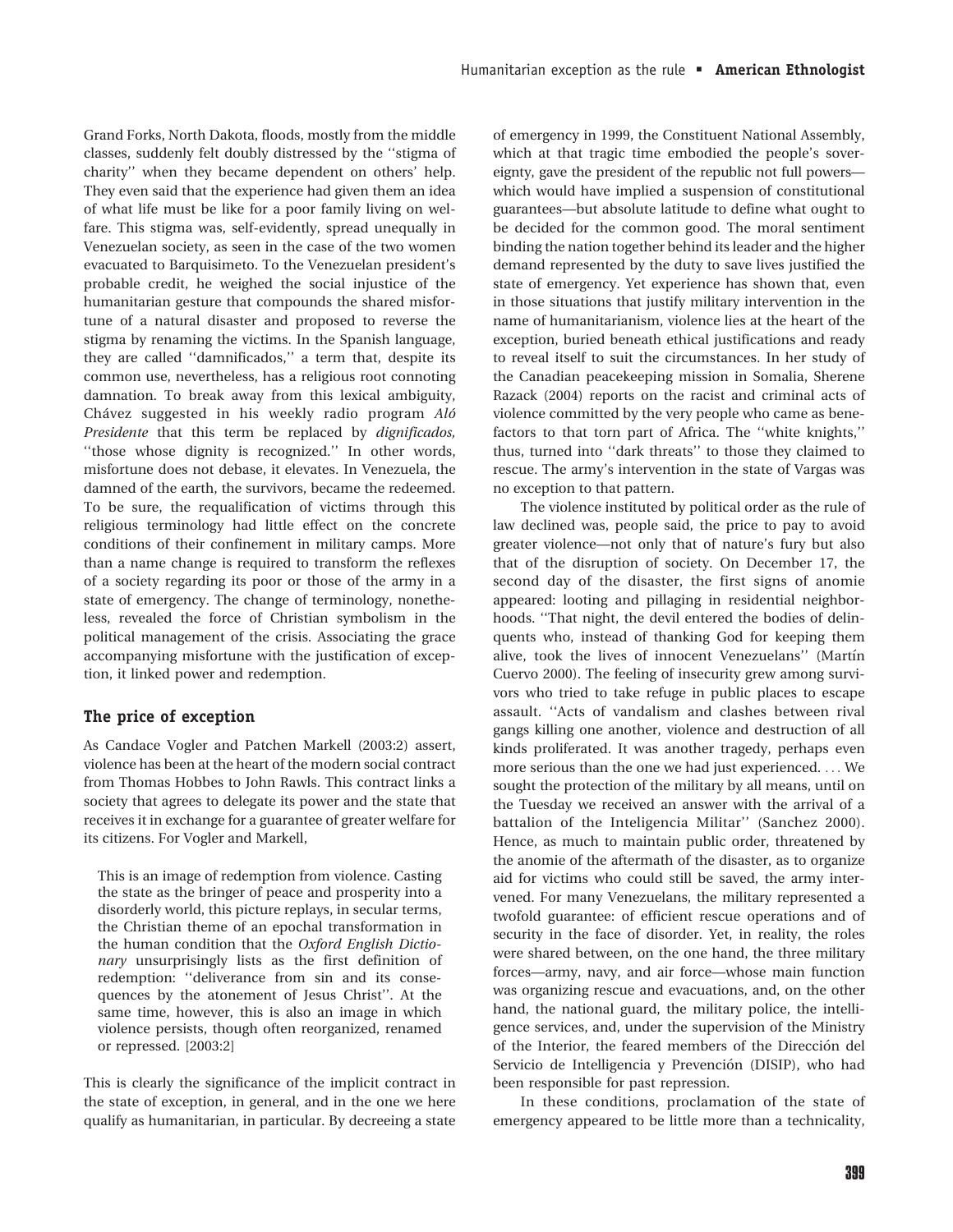a practical way of managing the crisis, a necessity of common sense to avoid the worst. Moreover, care was taken not to strip the proclamation of its democratic presentation. The Constituent National Assembly issued a decree that referred, rather, to a ''state of alert'' while giving the president all of the prerogatives he deemed useful to deal with the gravity of the situation. Constitutional guarantees were maintained, even if virtually no control over the action of the ''special commandos'' in disaster areas was provided for. The government avoided authoritarian acts but left it to the army to recommend that inhabitants of these areas remain indoors from 9 p.m. to 7 a.m. With a curfew, thus, effectively established, soldiers were ordered to open fire on anyone moving about at night and refusing to show his or her identity documents (see Figure 5). In other words, a state of emergency, never officially pronounced, was actually in force (Rondón de Sansó 1999)—not de jure but de facto. The minister of the interior seemed to recognize this when he publicly used the term declaration of emergency. Thus, for a period of several weeks in the devastated area of the Venezuelan state, the military and civilian law enforcement forces had extensive powers. Not only did society not object but it also considered this demonstration of authority both desirable and necessary. Security and humanitarianism seemed to be linked. The consensus about the necessity of the exception was national.

Beyond this pragmatic justification, the decision to institute a state of emergency can also be linked to the political history of the country. As Minister of Justice Jose´ Vicente Rangel said on January 11, concerning violent acts committed by the military, ''In Venezuela we live in a culture of arbitrary power that cannot be stopped overnight by changing the government or the constitution'' (Delgado 2000). Since its independence in 1830, the country had been governed, at least until 1959, by generals and military juntas. The very construction of the nation was closely bound to this singular experience of the army's power (Coronil 1997). Yet this evident continuity, in the long run, should not mask the profound change introduced by Chávez (Norden 1998). First, he came to power democratically in 1998, after his abortive coup d'état in



Figure 5. Paratroopers patrolling in search of looters in Tanaguarenas, Edo. Vargas. Photo by José Manuel Da Silva.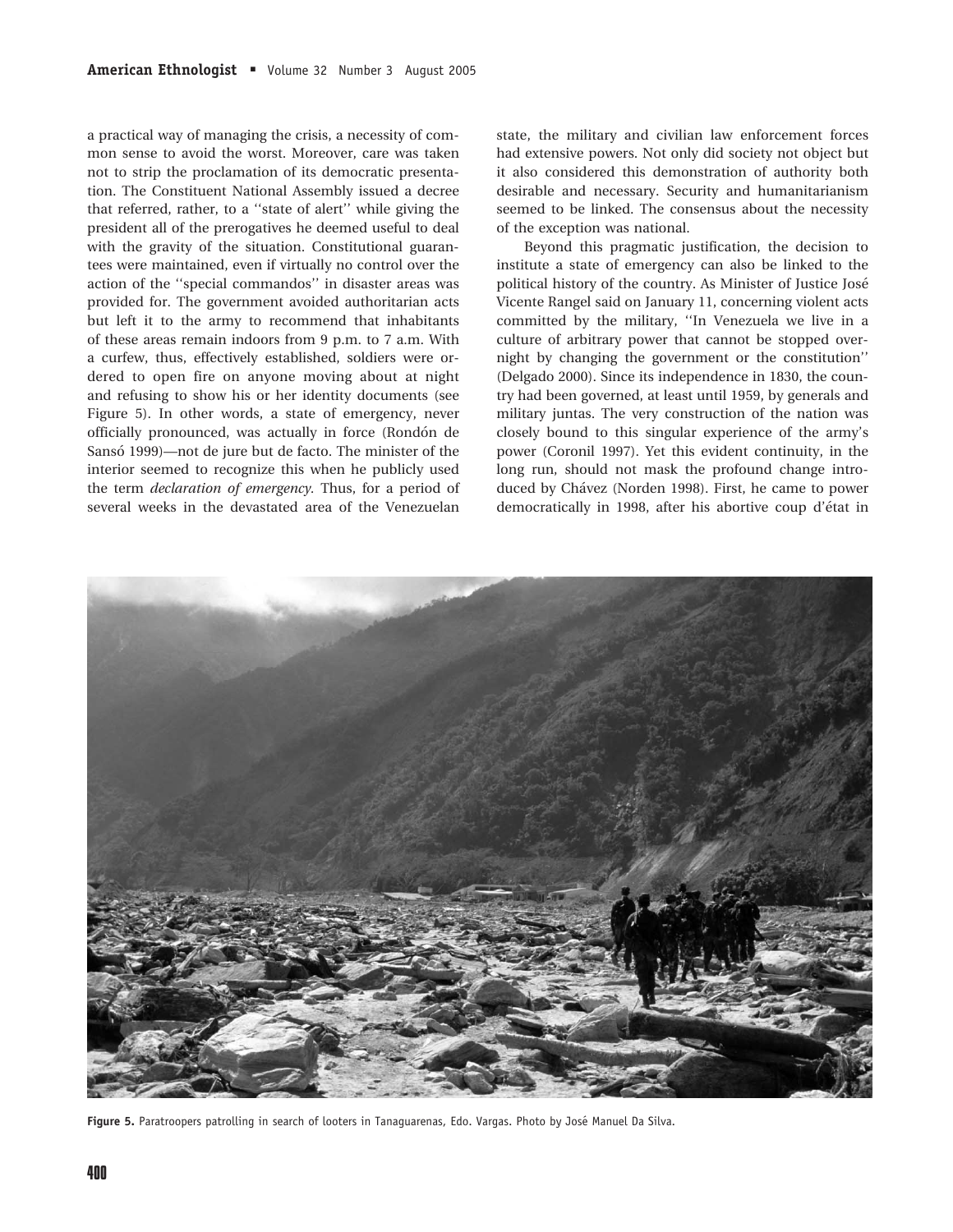1992, and the paradox is that this putschist was seen as the savior of democracy by a vast majority of Venezuelans, who reelected him in 2000. Second, his approach was the revival not of the traditional caudillism of his predecessors but of a revolutionary Bolivarianism, product of an ideological reconstruction that skipped back a century and a half to revive the mythical origins of Venezuela. This is why Angela Zago (1998) calls Chávez and his comrades in arms ''rebel angels.'' Once again, note the register of faith that draws on the immaterial sources of religion and the nation.

Events were, nevertheless, to put this mystique of power to a severe test. The soldiers and other military personnel who had come as saviors soon turned into criminals in the eyes of the majority of the people. In a report headed Emergencia en la emergencia, a Venezuelan human rights organization, Programa Venezolano de Educación Acción en Derechos Humanos (PROVEA; 1999), denounced violent acts, including summary executions and kidnapping, committed by the police and army in Vargas province. A witness reported having heard members of the police force talking about how they had used truncheons or baseball bats to execute those they identified as ''looters, rapists, or thieves.'' These weapons produced marks on the bodies similar to those that ''could be caused by a death due to the disaster.'' As an extra precaution, the police buried their victims in ''communal graves'' (PROVEA 1999). Several testimonies corroborate this account of summary justice with its organized elimination of evidence. In such contexts of arbitrariness, however, mistakes, if one can call them that, can happen, as in the case of a young man who was mistaken for a thief and shot dead when he went to fetch his belongings from his flat. The police and military forces eliminated not only delinquents caught red-handed, for instance, looting a supermarket or a home, but also those with whom they had had previous dealings and who were taken from their homes, never to be seen again. In addition to this violent repression, they participated in looting and pillaging. Several witnesses reported police and soldiers visiting residential neighborhoods and collecting a sort of war booty. One witness we interviewed suggested that complex games were devised between the different groups. For instance, officers of the DISIP, called to an army captain's home that was being looted, found a group of about 20 parachutists on site busily stripping the house on the pretext of searching for weapons. A civilian rescuer who remained there told us afterward,

During the night there were continuous gunshots. It was a shootout. The DISIP against the malandros. The army against the malandros. They were all looting. ... I've got photos of soldiers busy looting. I did the first report on human rights violations but I didn't go to testify. I was scared the military would come and kill me because there were three of us but I was the only one with a camera and they knew it.

One morning we heard a noise, someone forcing doors open. It was the soldiers with a major. They were trying to break open a safe. My colleague was armed, he shouted to them to get out and then I saw a row of little soldiers with red berets coming forward. I took pictures of them while my friend held their attention.

The chief of operations of maritime customs, Colonel Manuel Carpio, officially acknowledged that of the 64 individuals arrested during the looting of the harbor area, most were ''wearing uniforms of the police and fire brigade, and even of the national guard'' (Mayorca 1999). Officially, because of a lack of space locally, the looters were not put in prison but returned to their respective units.

In these circumstances the government had little room to maneuver between its concern to maintain military order in the disaster area and its recognition of acts of violence by the security forces, between its support for the powerful police and army units and its response to the accusations of human rights organizations, and between the application of the state of emergency and the maintenance of the rule of law. On this tightrope, the position of the president and his government was particularly tricky. Not only did these events take place at the very time that the new constitution was supposed to guarantee more efficient functioning of democracy than in the past but the disaster also received extensive media coverage in the international public sphere in which the head of state wanted his country to be seen as a model. Chávez intervened personally on January 16, 2000, in his weekly radio dialogue with listeners: ''There is absolutely no proof of human rights violations, only speculations.'' To show both his skepticism and his good faith, he added: ''Take me blindfolded and handcuffed to talk to the witnesses'' (Cardona 2000). Like doubting Thomas in the bible, he needed proof to believe. Although commissions of inquiry were appointed, the authorities preferred to highlight the military's success, especially through public homage paid to it. General Gerardo Briceño García decorated a group of gendarmes of the national guard for their courage in saving victims and at the same time urged citizens to report violent acts of which they might have been victims ''so that we can preserve the image of our institution'' (La Rotta Morán 2000). Along with testimonies of plundering and violence by security forces, the press published documents attesting to the solidarity—often described in religious terms—that had prevailed in the management of the disaster.

Alfredo Infante, a Jesuit member of the service for refugees set up by his church congregation, spoke about the general mobilization in the Jesu's Obrero parish: "The members of the Army, under the coordination of Sergeant Pacheco, a member of our Christian community, fulfilled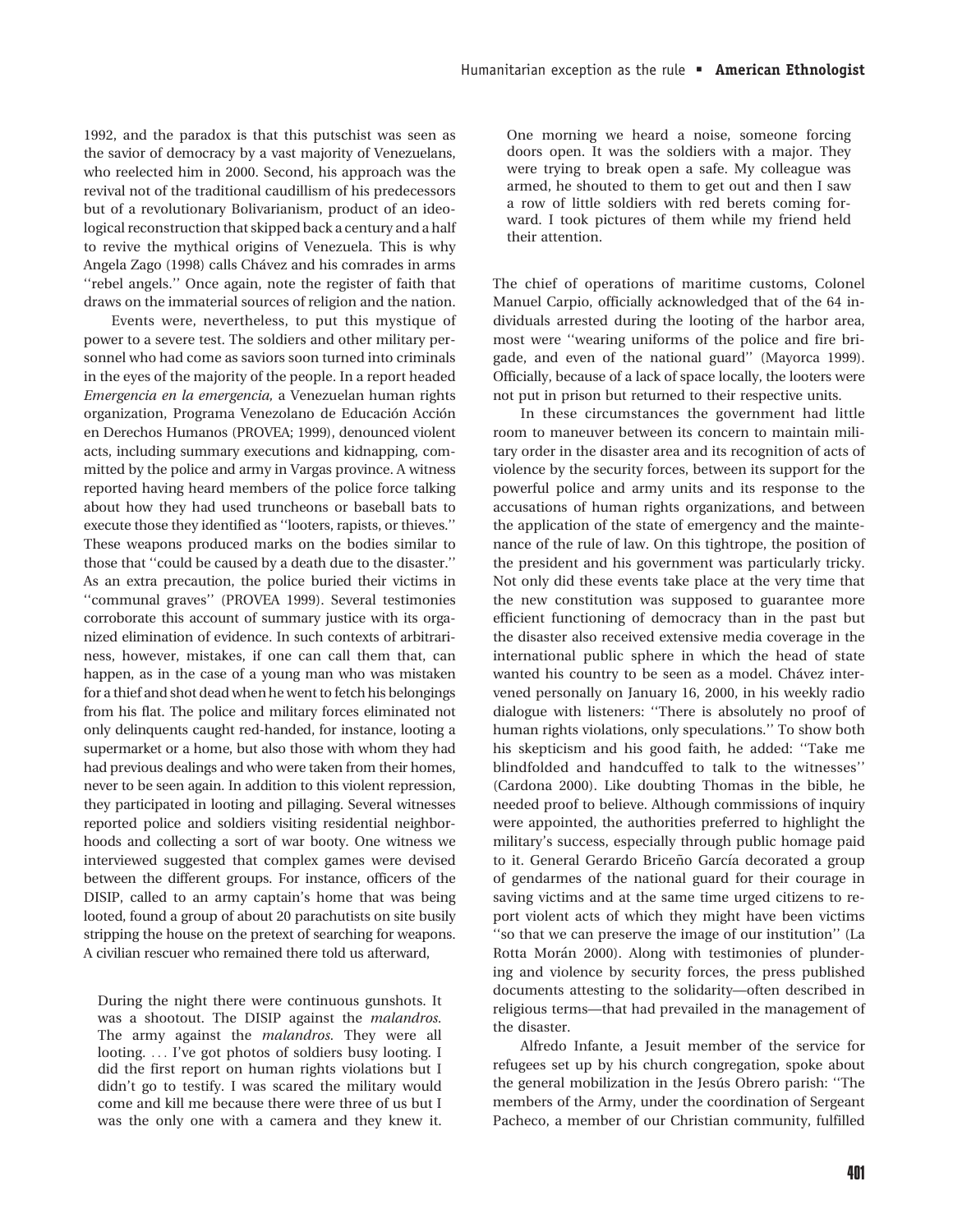their duty, providing valorous assistance and showing their human qualities'' (Infante 2000). He recalled the words of this praiseworthy soldier: ''After the Christmas mass and meal, Sergeant Pacheco summed up his experience as follows: 'What great things we can do when we work hand in hand with those who are in need! It gives me a feeling of peace', he said'' (Infante 2000). Collective redemption required this dual movement consisting in openly producing signs of the grace that had touched the entire nation in this painful ordeal and, on the fringes, in constructing the misdeeds accomplished under cover of the emergency as an inevitable and reprehensible reality. The exception was necessary and the crimes committed were simply an exception within the exception. In this de facto state of emergency around which consensus had been reached, the country, with its civilians and its military, its victims and its rescuers, its poor and its rich, thus, found the ''national unity'' that the president had called for in the wake of the disaster.

## Conclusion

Exception, in the political sense, is always apprehended through the categories of law, of which it marks less the negation than the boundary because it is often included and even prescribed in constitutional texts. In this regard, the Venezuelan case is interesting because the 1961 constitution, still in force at the time of the 1999 disaster, contains five articles (240 to 244) that, under the heading ''De la emergencia,'' refer only—and relatively briefly—to the state of emergency. By contrast, Chapter II, ''De los estados de excepción," of the 1999 constitution, voted on the day of the disaster, lists a series of exceptional situations—''state of alert,'' ''state of economic emergency,'' ''state of internal and external disturbance'' along with details of the circumstances and consequences of each case. The issue of exception is, thus, dealt with far more explicitly in the new version of the constitution than in the old one. Moreover, during events in Vargas, even though the official reference could only have been the 1961 text, the government's intellectual reference was clearly the 1999 constitution. This is attested by the choice of the term state of alert, absent from the first document but found among the states of exception in the second.

We have tried to consider exception here from a particular perspective, not only as a legal act, in this case by the Constituent National Assembly, or as a de facto situation instituted by the army, but also as a political act that involves and runs throughout society as a whole. The exception is not only the proclaimed state of exception (and we have noted that it was not explicitly proclaimed in the Venezuelan case). It is also the exceptional situation (seen collectively as such). From this angle, la Tragedia becomes fully meaningful. Faced with the most overwhelming and inevitable misfortune—as in this case it was claimed to be, with the accent on nature's fury against humans—the population united and the nation was redeemed. Nothing bears witness to this more clearly than the leitmotif in press articles and in the interviews that we held, in which reference was constantly made to there having been no differentiation in misfortune and assistance: The absence of distinction concerning social or racial origin in the victims' suffering and in the rescuers' help was repeated over and over again. The inhabitants of better-off residential areas said that they shared the misery of the poorest of poor; doctors from private clinics treated patients from working-class neighborhoods that they had never before had the opportunity of meeting; luxury restaurants were turned into canteens for those who had nothing else. Egalitarian illusion to make up for the weight of inequality of Venezuelan society, and benefits of generosity to offset the widespread corruption? Of course, this cynical perspective has some basis. But there is more to it. La Tragedia also allowed communion in the same humanitarian fervor. The exception was perhaps less in the decree instituting it than in the sentiment justifying it. Analyzing one without understanding the other would mean overlooking the purely theological dimension of politics.

''God exists,'' writes academic and journalist Yelitza Linares (2000) in her account of her conversion to Christianity at the moment when, having taken refuge on the roof of her house destroyed by a flood of mud and rubble, she was persuaded that she was going to die. She joined her neighbors in praying aloud, crying and begging for divine aid, until, eventually, the water subsided and rescue became possible. The significance of what she perceives as a miracle is not solely an individual truth. It is comprehensible only in the broader national context, in which la Tragedia was presented, by clergy and government alike, as a trial through which the nation had to be reinforced. To be sure, the moment of grace was short. Remarkably, this almost fleeting moment of renewed unity was also the starting point for future divisions that split the country profoundly and brought it to the brink of civil war several times, leaving a pervasive threat of a new state of emergency in the air, this time for strictly internal security reasons.

In an essay on ''the part of the irreducible,'' Claude Lefort (1986:260–265) questions what he calls ''the permanence of the theological-political'' in modern democracies. Noting ''the historically achieved disentanglement of the religious and the political'' and ''the representation of power that attests to its emptiness,'' he wonders whether scholars should not consider ''that henceforth the theological and the political are separate'' and ''that a new experience of the institution of the social has emerged'' (Lefort 1986:265). In light of this problematic and on the basis of the empirical material presented, consider for just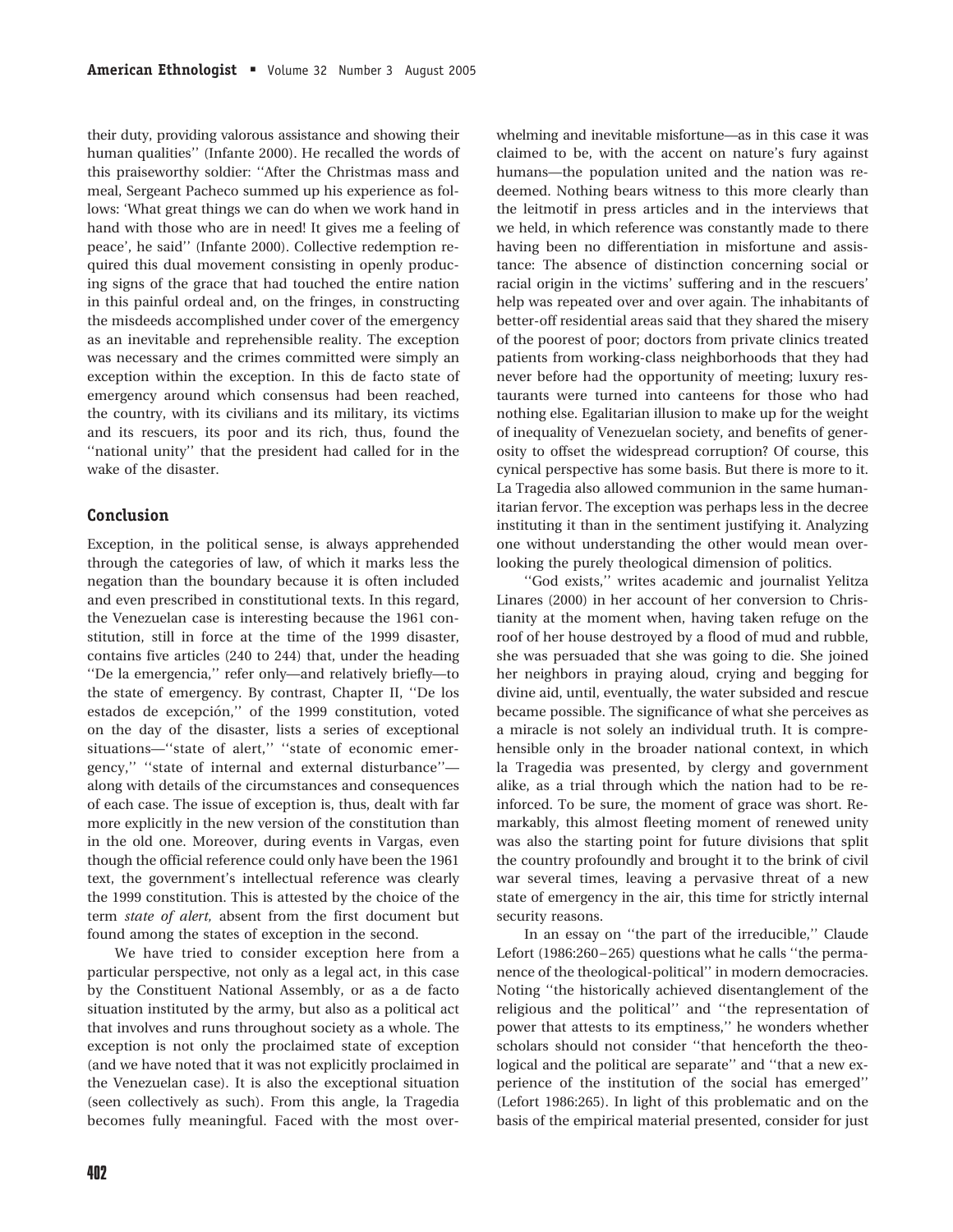a moment what la Tragedia and its management in a state of exception actually was. In the process of regenerating the state, expressed in terms of a rhetoric that was essentially more revolutionary than mystical and drawing on religious and political symbols alike, the disaster was experienced as a trial making it possible to reconstruct national unity, and the exception appeared as the concrete modality of collective redemption acquired at the price of symbolic and even physical violence. When the state of grace disappeared, the social reality reappeared for what it was: hierarchical, divided, and conflict ridden. But the power continued to be embodied in the president, as evidenced by the way Venezuelans find themselves today unable to adopt any position other than for or against Chávez. Whereas the "One" of the body of society materialized only fleetingly in the moment of the humanitarian exception, the ''One'' of the body of power is perpetuated in the figure of the chief.

#### **Notes**

Acknowledgments. This research has benefited from an Ecos Nord and Fonacit program of cooperation with the Universidad Central de Venezuela in Caracas, under the direction of Didier Fassin in France. It has also been supported by the Doctoral School of the Ecole des Hautes Etudes en Sciences Sociales and by Inserm, the French Institute for Health and Medical Research. Paula Vasquez received a Talent Vénézuélien grant from UNESCO and the Venezuelan embassy in Paris. We thank all those who have generously given of their time and memories to help us reconstruct la Tragedia, in particular, the Grupo de Rescate Humboldt. The initial text was translated by Liz Libbrecht. It was revised by Didier Fassin and Linda Forman for the final version. The authors are grateful to the anonymous reviewers and to the journal editor for their helpful comments.

#### References cited

- Agamben, Giorgio
	- 1997 Homo Sacer, vol. 1: Le pouvoir souverain et la vie nue. Paris: Seuil.
- 2003 Homo Sacer, vol. 2: Etat d'exception. Paris: Seuil. Arendt, Hannah
- 1968 Introduction. Walter Benjamin: 1892 1940. In Illuminations. Hannah Arendt, ed. Pp. 1 – 55. New York: Harcourt, Brace and World.
- Armitage, John
- 2002 State of Emergency: An Introduction. Theory, Culture and Society 19(4):27-38.
- Beck Ulrich
- 2002 The Terrorist Threat: World Risk Society Revisited. Theory, Culture and Society 19(4):39 – 55.
- Benjamin, Walter
- 1968a[1942] The Storyteller: Reflections on the Works of Nicolai Leskov. *In* Illuminations. Hannah Arendt, ed. Pp. 83-110. New York: Harcourt, Brace and World.
- 1968b[1942] Theses on the Philosophy of History. In Illuminations. Hannah Arendt, ed. Pp. 255 – 266. New York: Harcourt, Brace and World.

Bensa, Alban, and Eric Fassin

2002 Les sciences sociales face à l'événement. Terrain 38 (March):5 – 20.

Bolivar, Teolinda

- 1995 Construction et reconnaissance des barrios urbains du Venezuela. Annales de la Recherche Urbaine 66:80 – 87. Boltanski, Luc
- 1993 La souffrance à distance. Morale humanitaire, médias et politique. Paris: Métailié.

Butler, Judith

2002 Dehumanization via Indefinite Detention. In It's a Free Country: Personal Freedom in America after September 11. Danny Goldberg, ed. Pp. 265 – 280. New York: Nation Books. Cardona, Rodolfo

2000 Jefe de estado se ofrecio´ como aval para que se presente cualquier acusación sobre violaciones a derechos humanos en Vargas. Chávez protegerá con su vida a los testigos. El Universal. Electronic document, http://archivo.eluniversal.com/ 2000/01/17/17116AA.shtml, accessed February 3, 2004.

Casas, Cenovia

1999 Asamblea Constituvente decretó estado de alarma. El Nacional, December 17. Section: Primera página. Electronic document, http://impresodigital.el-nacional.com/ediciones/ archive/result\_archive.asp?a=1999&m=12&d=17&filename= pd1s1.htm&searchstring, accessed March 15, 2005.

Coronil, Fernando

- 1997 The Magical State: Nature, Money, and Modernity in Venezuela. Chicago: University of Chicago Press.
- Corpovargas
- 2000 Hechos concretos de la reconstrucción 1999-2000. Caracas: Ministerio de la Secretaria de la Presidencia.

Davies, Vanessa, Rubén Wisotzki, Marielba Nuñez, and Mireya Tabuas

1999 Emergencia nacional. Dónde estan los míos? El Nacional, December 18. Section: Ciudad. Electronic document, http:// impresodigital.el-nacional.com/ediciones/archive/result\_ archive.asp?a=1999&m=12&d=18&filename=pc1s1.htm& searchstring=, accessed March 15, 2005.

Defensa Civil Tachira

1999–2000 Testimonio del rescate de Maria Eugenia Perez Parra. Electronic document, http://www.geocities.com/Pipeline/ Dropzone/5171/escarra1.html, accessed February 2, 2004.

Delgado M., Yeneiza

- 1999 Chávez ordenó intensificar medidas de seguridad en Vargas. El Nacional, December 22. Section: Primera página. Electronic document, http://impresodigital.el-nacional.com/ ediciones/archive/result\_archive.asp?a=1999&m=12&d=22& filename=pd1s1.htm&searchstring=, accessed March 15, 2005.
- 2000 Canciller no descarta abusos de autoridad en Vargas. Min-Defensa pide a la Iglesia pruebas sobre violacion de derechos humanos. El Nacional, January 11. Section: Política-Economía. Electronic document, http://impresodigital.el-nacional.com/ ediciones/archive/result\_archive.asp?a=2000&m=01&d=11& filename=pd1s1.htm&searchstring=, accessed March 15, 2005. Duffield, Mark, Joanna Macrae, and Curtis Devon

2001 Politics and Humanitarian Aid. Disasters 25(4):269 – 274. El Nacional

1999 Solidaridad total. El Nacional, December 21. Section: Editorial, Primera página. Electronic document, http:// impresodigital.el-nacional.com/ediciones/archive/result\_ archive.asp?a=1999&m=12&d=21&filename=pa6s1.htm& searchstring, accessed March 15, 2005.

Fassin, Didier

2004 La cause des victimes. Les Temps Modernes 59(627):73 –91.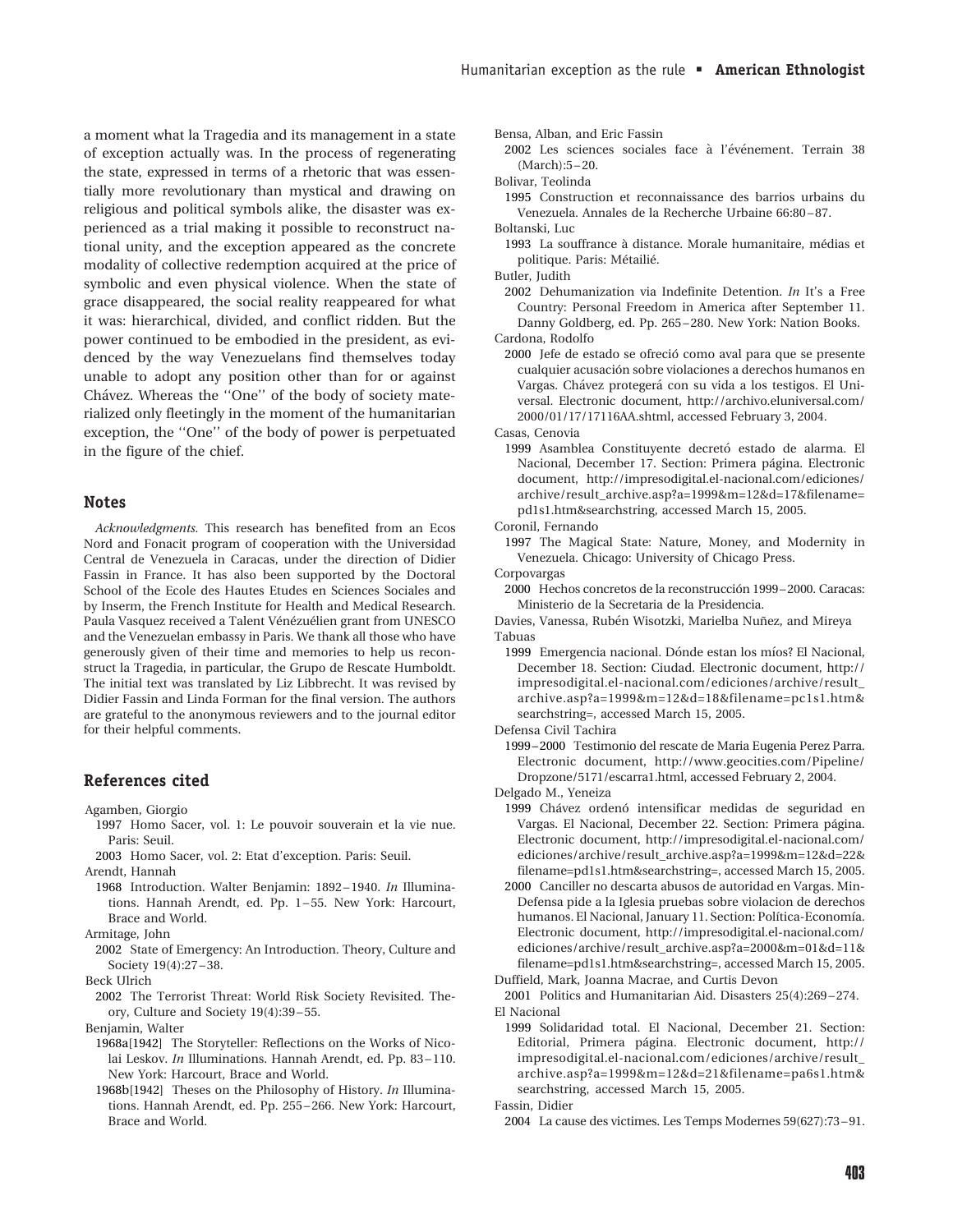Felman Shoshana

- 1999 Benjamin's Silence. Critical Inquiry 25(Winter):201 234. Ferguson, James
	- 1994 The Anti-Politics Machine: ''Development,'' Depoliticization, and Bureaucratic Power in Lesotho. 2nd edition. Minneapolis: University of Minnesota Press.

Fothergill, Alice

2003 The Stigma of Charity: Gender, Class and Disaster Assistance. Sociological Quarterly 44(4):659– 680.

Foucault, Michel

- 1994 Dits et écrits, vol. 4: Le souci de la vérité. 2nd edition. Paris: Gallimard.
- Infante, Alfredo
- 2000 Entre el dolor y la solidaridad. Revista SIC, January February (621). Electronic document: http://www.gumilla. org.ve/SIC/SIC2000/SIC621INI.htm, accessed June 22, 2004.

Kantorowicz, Ernst

1957 The King's Two Bodies: A Study in Medieval Political Theology, Princeton: Princeton University Press.

Langue, Frédérique

2002 Hugo Chávez et le Venezuela. Une action politique au pays de Bolivar. Paris: L'Harmattan.

La Rotta Morán, Alicia

2000 Cata´strofe nacional. Tras la emergencia. Condecoran en Vargas a Guardias Nacionales. El Universal, January 11. Electronic document, http://www.eluniversal.com/2000/01/11/pol\_ art\_11110EE.shtml, accessed January 22.

Lefort, Claude

1986 La permanence du théologico-politique? In Essais sur le politique XIXe-XXe siècles. Pp. 251-300. Paris: Esprit-Seuil. Le´vi-Strauss, Claude

1958 Anthropologie structurale. Paris: Plon. Linares, Yelitza

2000 Dios existe. In Y El Ávila bajó al mar. Testimonios y fotografías de la tragedia de Vargas. Pp. 7–9. Caracas: El Nacional.

MacFarlane, Neil

- 1999 Humanitarian Action and Conflict. International Journal 54(4):537– 561.
- Martín Cuervo, Enrique
- 2000 El desastre que nos destrozó la vida. Electronic document, http://www.rescate.com/desastre.html, accessed March 15, 2005.
- Mascia-Lees, Frances, and Susan Lees
- 2002 From the Editors. Theme issue, ''In Focus: September 11, 2001,'' American Anthropologist 104(3):713 – 714.

Mayorca, Javier Ignacio

1999 Ejecutivo endurece vigilancia para impedir nuevos saqueos en Vargas. El Nacional, December 23. Section: Política-Emergencia nacional. Electronic document, http:// impresodigital.el-nacional.com/ediciones/archive/result\_ archive.asp?a=1999&m=12&d=23&filename=pd2s1.htm& searchstring=, accessed March 15, 2005.

2000 Local Histories/Global Designs: Coloniality, Subaltern Knowledges and Border Thinking. Princeton: Princeton University Press.

Minear, Larry, and Thomas G. Weiss

1992 Groping and Coping in the Gulf Crisis: Discerning the Shape of a New Humanitarian Order. World Policy Journal 9(4):755 – 777.

Natsios, Andrew

1995 NGOs and the UN System in Complex Humanitarian Emergencies: Conflict or Cooperation? Third World Quarterly 16(3):405– 419.

Nederveen Pieterse, Jan

- 1997 Sociology of Humanitarian Intervention: Bosnia, Rwanda and Somalia Compared. International Political Science Review 18(1):71-93.
- Norden, Deborah
- 1998 Democracy and Military Control in Venezuela: From Subordination to Insurrection. Latin American Research Review 33(2):143– 165.
- Oliver-Smith, Anthony, and Susanna Hoffman
- 2002 Introduction: Why Anthropologists Should Study Disasters. In Catastrophe and Culture: The Anthropology of Disaster. Susanna Hoffman and Anthony Oliver-Smith, eds. Pp. 3 – 22. Santa Fe: School of American Research Press.

Pérez Alfonso, Juan Pablo

1976 Hundiéndonos en el excremento del Diablo. Caracas: Editorial Lisbona.

Pocock, John

- 1975 The Machiavellian Moment. Princeton: Princeton University Press.
- Porras Ponceleón, Temir
- 2000 Venezuela: Les ambiguïtés de la "révolution bolivarienne." Problèmes d'Amérique Latine 39(October–December):3–23.
- Programa Venezolano de Educación Acción en Derechos

Humanos (PROVEA)

- 1999 El derecho a la vida no está suspendido. Programa Venezolano de Educación-Acción en Derechos Humanos. Electronic document, http://www.derechos.org.ve/actualidad/ comunicados/notas\_prensa\_1999/np231299.pdf, accessed March 15, 2005.
- Pugh, Michael
- 1998 Military Intervention and Humanitarian Action: Trends and Issues. Disasters 22(4):339– 351.
- Razack, Sherene
- 2004 Dark Threats and White Knights: The Somalia Affair, Peacekeeping and the New Imperialism. Toronto: University of Toronto Press.
- Rodriguez, Gustavo
- 1999 Se desbordó río Osma en Vargas. El Universal, December 12. Section: Caracas. Electronic document http://buscador. eluniversal.com/1999/12/11/ccs\_art\_11460AA.shtml, accessed May 5, 2005.

Rondón de Sansó, Hildegard

1999 El estado de emergencia. Caracas: El Universal.

Sánchez, Coromoto Hermana

2000 Todo por Jesús. Bitácora de las olas del Avila. (Comunidad de Hermanitas de los Pobres del Hospital San Jose´ de Maiquetía, La Guaira). Revista SIC, April. Electronic document, http://www.gumilla.org.ve/SIC/SIC2000/SIC623INI. htm, accessed March 15, 2005.

Schmitt, Carl

1988[1922] Théologie politique. Paris: Gallimard (English version: 1985 Political Theology: Four Chapters on the Concept of Sovereignty. Cambridge, MA: MIT Press).

Steinmetz, George

2003 The State of Emergency and the Revival of American Imperialism: Toward an Authoritarian Post-Fordism. Public Culture 15(2):323– 345.

Turner, Bryan

- 2002 Sovereignty and Emergency. Political Theology, Islam and American Conservatism. Theory, Culture and Society 19(4): 103 – 119.
- Vogler, Candace, and Patchen Markell
- 2003 Violence, Redemption and the Liberal Imagination. Public Culture 15(1):1 – 10.

Mignolo Walter